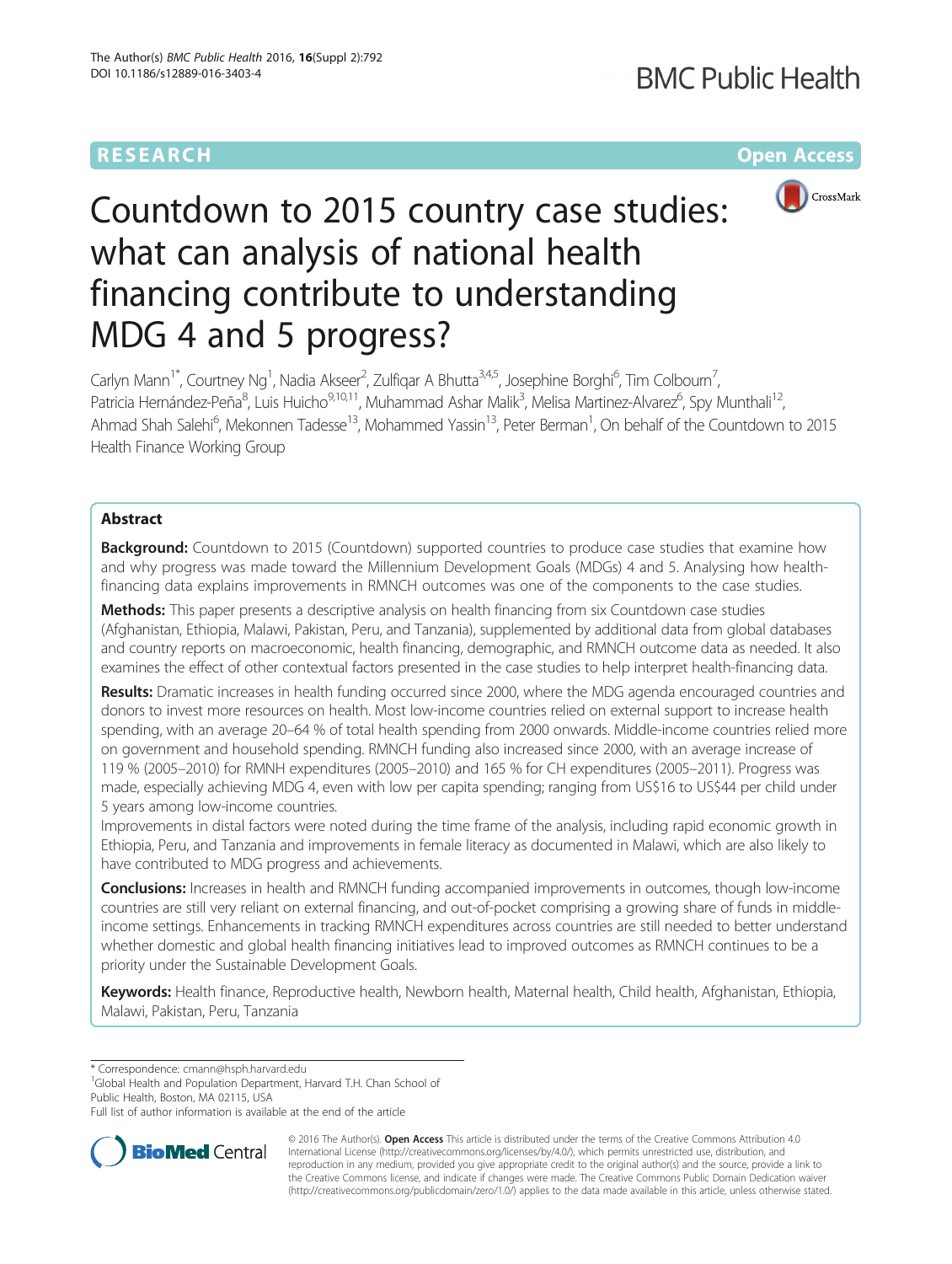## Background

Leading up to the deadline of the Millennium Development Goals (MDGs), Countdown to 2015 (Countdown), [http://](http://www.countdown2015mnch.org/) [www.countdown2015mnch.org/,](http://www.countdown2015mnch.org/) engaged with several country-based teams to produce case studies by using evidence to evaluate countries' experiences in improving reproductive, maternal, newborn, and child health (RMNCH) outcomes, highlighting achievements made towards key health MDGs, shortcomings, and recommendations on ways forward. The case studies provide an in-depth understanding of the causes and processes that led to, or detracted from the achievements of MDG 4 (reduce under-5 mortality rate by two-thirds from 1990 to 2015) and MDG 5 (reduce maternal mortality ratio by three-quarters from 1990 to 2015 [\[1\]](#page-12-0). Analysing how health financing is related to RMNCH outcomes was a key component of these case studies.

Countdown case studies were conducted in three phases. This paper focuses on the second phase of case studies (Afghanistan, Ethiopia, Malawi, Pakistan, Peru, and Tanzania) because they have comprehensive health financing analyses; not conducted in the first phase (Niger and Bangladesh). The third phase of case studies (China and Kenya) were not complete at the time of this study. The first paper of the Countdown case study supplement [\[1](#page-12-0)] provides details on the country selection criteria for the three phases of case studies. Among the 6 Countdown case studies in this analysis, Malawi, Ethiopia, Afghanistan, and Tanzania are low-income countries (LICs), Pakistan is a lower-middle income country (LMIC), and Peru is an upper-middle income country (UMIC) [\[2](#page-12-0)]. Focus of the case studies vary across country, where some focused on only MDG 4 while others focused on MDG 4, MDG 5, and beyond (Table 1).

The first comprehensive review of the MDGs was produced in 2005 by the United Nations, and consisted of assessing progress for the world as a whole and for various regional country groupings. Findings from this evaluation demonstrated that progress towards MDG 4 and MDG 5 was slow – especially among Sub-Saharan

Table 1 Country case study focus by Millennium Development Goal (MDG)

|   | Country    | Case Study Focus                                                                                                        |  |
|---|------------|-------------------------------------------------------------------------------------------------------------------------|--|
|   | Malawi     | Achievement of MDG 4                                                                                                    |  |
| 2 | Ethiopia   | Achievement of MDG 4                                                                                                    |  |
| 3 |            | Afghanistan Achievements MDG 5, and progress towards MDG 4                                                              |  |
|   | 4 Peru     | Achievement of MDG 4 and nutrition indicator for MDG<br>1, and progress towards MDG 5. More focus on MDG 4<br>and MDG 1 |  |
|   | 5 Tanzania | On track for MDG 4 and insufficient progress for MDG 5                                                                  |  |
| 6 | Pakistan   | Progress to achieve MDG 4 and MDG 5                                                                                     |  |

Africa and Southern Asian countries [[3](#page-12-0)]. An upsurge in global attention following the 2005 review led to considerable increase in financial contributions to fight poverty and for countries to provide "immediate support" towards impact-focused initiatives for health [[4\]](#page-12-0).

Previous empirical work assessing linkages between public health spending and improvements in RMNCH outcomes are mixed. Several studies have demonstrated that an increase in public health spending significantly reduced infant and child mortality [\[5](#page-13-0)–[8](#page-13-0)]. For example, a one-percentage point increase in the share of public health spending in gross domestic product (GDP) led to a 0.18 % reduction in child mortality [[5\]](#page-13-0). On the other hand, other studies show the impact of public health spending on under-5 and infant mortality rates to be quite small and statistically insignificant, with socioeconomic and cultural factors being more influential on RMNCH outcomes [\[9](#page-13-0)–[11](#page-13-0)]. This paper draws on data and findings from the case studies to understand how health financing contributes to progress made towards MDG 4 and 5 among selected countries, as part of the Countdown case study supplement. This will be done by answering a series of questions around trends in general health and specific RMNCH spending, influences of the different sources of funding, and the relationship between health spending and MDG progress.

#### Methods

The health financing component of the Countdown case studies uses data obtained from health resource tracking tools (such as public expenditure tracking surveys, public expenditure reviews, etc. that can include frameworks, methods, and data systems for collecting and analysing data on the flow of health funds [\[12](#page-13-0)]), as well as other national surveys, desk reviews of key financing documents, and in some case studies, semi-structured interviews or focus group discussions were conducted in order to enhance the quantitative findings. A uniform methodology for the health-financing component of the case studies was not applied in order to cater to specific health financing questions relevant for each case study. This depended on country context, specific MDG focus, and available data. A health-financing guide was developed to assist country teams to develop the health-financing component. This is provided in the Additional file [1](#page-12-0). The methods used for each case study are highlighted in Table [2](#page-2-0).

This paper descriptively analyses data from six Countdown case studies [\[13](#page-13-0)–[18](#page-13-0)]. Questions that the analysis explores, in order to understand how health financing contributes to progress made towards MDG 4 and 5, are: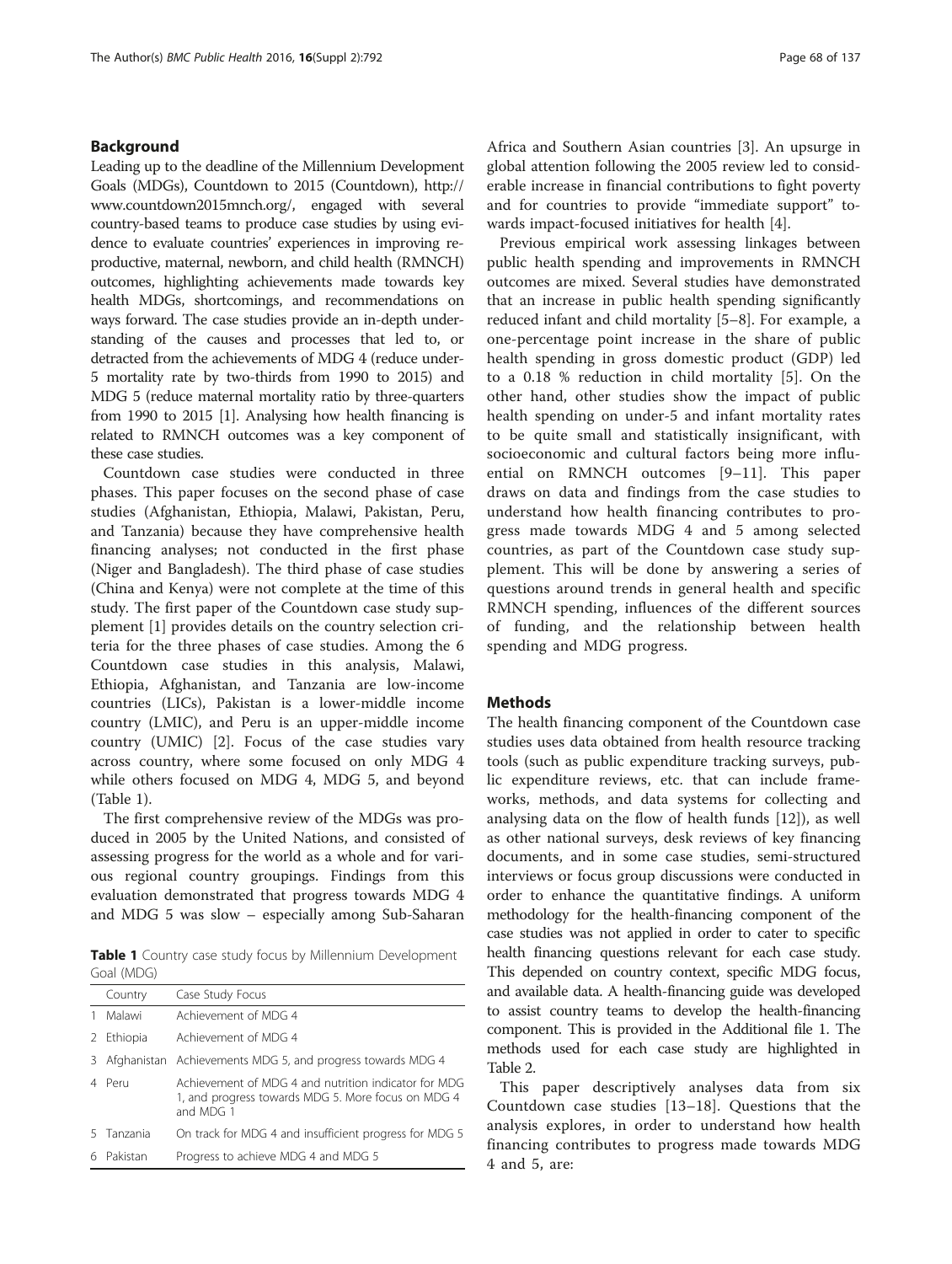| Country  | Health Finance Methods                                                                                                                                                                                                                                                                                                                                                                                                      |                                                                                                                                                                                                                                                                                    |  |  |
|----------|-----------------------------------------------------------------------------------------------------------------------------------------------------------------------------------------------------------------------------------------------------------------------------------------------------------------------------------------------------------------------------------------------------------------------------|------------------------------------------------------------------------------------------------------------------------------------------------------------------------------------------------------------------------------------------------------------------------------------|--|--|
|          | Data Sources                                                                                                                                                                                                                                                                                                                                                                                                                | Analyses                                                                                                                                                                                                                                                                           |  |  |
| Malawi   | Primary Data<br>• 41 semi-structured interviews<br>Secondary Data<br>• National Health Accounts<br>· IFMIS (Gov't health expenditure)<br>• Geocoded Malawian Aid Management Platform available from<br>AidData (external health expenditure data)<br>• Integrated HH Survey (for population)                                                                                                                                | Analysis Time Period<br>2006-2011<br>Qualitative and quantitative analysis at national and district levels<br>by gov't and development partners for 2010/11                                                                                                                        |  |  |
| Ethiopia | Secondary Data<br>• National Health Accounts<br>• Health care financing and related documents                                                                                                                                                                                                                                                                                                                               | Analysis Time Period<br>1995-2011<br>Qualitative and quantitative analysis at national to examine trends<br>and levels in total and child health expenditures                                                                                                                      |  |  |
|          | Afghanistan Secondary Data<br>• Afghanistan Health Surveys<br>• National Risk and Vulnerability Assessment Surveys                                                                                                                                                                                                                                                                                                          | Analysis Time Period<br>2005-2012<br>Trends in MCH use and spending, and analysis at national and<br>district levels                                                                                                                                                               |  |  |
| Peru     | Secondary Data<br>• Data from Ministry of Economy and Finance<br>• National Health Accounts<br>· Official development assistance data from Organisation for<br>Economic Co-Operation and Development's Creditor Reporting<br>System (OECD-CRS)<br>• Countdown database                                                                                                                                                      | Analysis Time Period<br>$2000 - 2013$<br>Qualitative and quantitative analysis at national and departmental<br>levels for trends of RMNCH expenditures, and individual and group<br>discussions to identify possible underlying factors influencing<br>RMNCH expenditure variation |  |  |
| Tanzania | Secondary Data<br>• National Health Accounts<br>• Official development assistance data from Organisation for<br>Economic Co-Operation and Development's Creditor Reporting<br>System (OECD-CRS)                                                                                                                                                                                                                             | Analysis Time Period<br>2002-2010                                                                                                                                                                                                                                                  |  |  |
| Pakistan | Secondary Data<br>• Household Integrated Economics Surveys (HIES) (1998-2010)<br>• Pakistan Social and Living Standard Measurement Surveys<br>(PSLM) (2004-2010)<br>· Public Sector Development Plans (PSDP) (2003-2010)<br>• Appropriation Accounts (AA) (2006-2010)<br>• National Health Accounts (NHA) (2008-2012)<br>• Official development assistance data from OECD-CRS<br>• Published scientific and grey literature | Analysis Time Period<br>2001-2010<br>Qualitative and quantitative analysis at national for trends of<br>RMNCH expenditures, and expert panel to provide local cost<br>estimated for MNCH services, review national quidelines, and<br>classify vertical primary care programs      |  |  |

<span id="page-2-0"></span>Table 2 Health finance analysis methods for each country case study

- 1. Did total health spending substantially increase over the MDG time period?
- 2. Did RMNCH spending increase significantly over the MDG time period?
- 3. What are the key sources of health funding and how do they vary by country?
- 4. What are the differences in allocation shares to RMNCH across countries and how are they related to the different rates of progress toward RMNCH outcomes?

We assessed trends in total health and RMNCH financing, health spending adjusted for population levels, spending levels by source of funding compared with total health spending, and the relationship between per capita spending levels and RMNCH outcomes to answer these questions. Total health and RMNCH financing includes government, external, household out-of-pocket (OOP), and other private financial resources. Microsoft Excel was used to generate scatter plots and graphs, and simple calculations were used to determine percent change of health financing trends. (Additional file [2](#page-12-0) presents a table for each country with key total health and RMNCH financing data used in this paper.) This analysis also examines other factors, such as political and economic context, presented in the case studies that may also determine observed health financing trends. More details about these non-financing determinants are further explored in the first paper in this supplement [[1](#page-12-0)].

Additional data was extracted from global databases and country reports including the World Bank's World Development Indicator for macroeconomic and health financing data (for Countdown countries, not including the six in this study) [\[2](#page-12-0), [19\]](#page-13-0), UNICEF's and WHO's country statistics on maternal and child mortality rates [[20](#page-13-0)–[22](#page-13-0)], countries' National Health Accounts [[23](#page-13-0)–[37](#page-13-0)], and National Statistics Office [[38\]](#page-13-0). This was to fill any missing health outcome and financing data not reported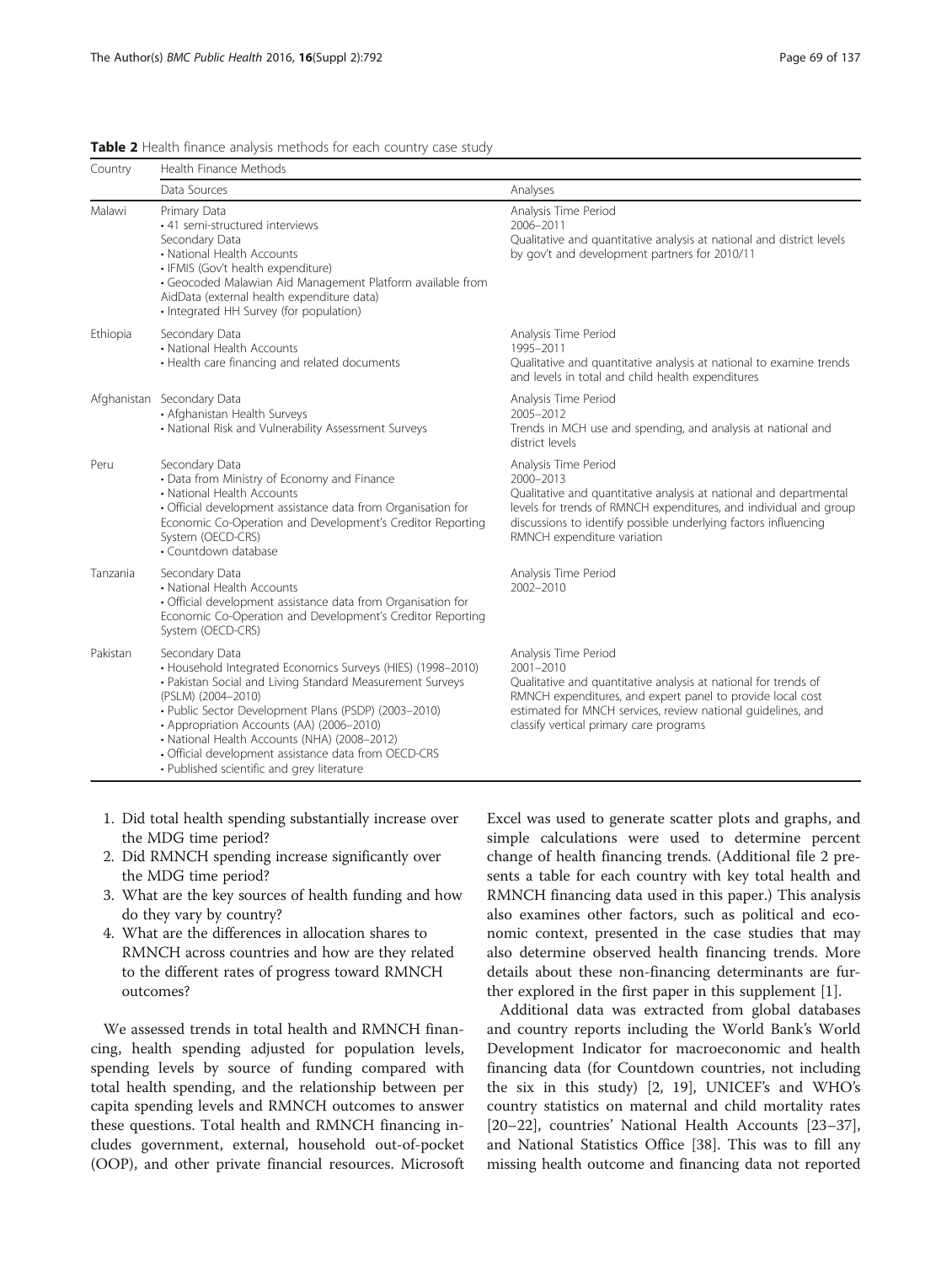in the Countdown case studies for Malawi, Pakistan, Afghanistan, and Tanzania. All finance data was converted to constant US\$, for ease of comparability to heath financing indicators and other countries, using consumer price index factor with a base year of 2012. Health finance data sources where expressed in financial years (e.g., 2010/11), which is usually the case with NHA data, and were reported as the latter year for simplicity. For example, Tanzania's most recent NHA expenditure data is from 2009/10, and is reported as year 2010.

RMNCH expenditures measurement is based on the reproductive and child health subaccounts definitions and consistent across five of the six Countdown case studies. This is the case for Tanzania, Malawi, Ethiopia, Peru, and Afghanistan (only for reproductive health, child health subaccount was not done). Reproductive health includes family planning and maternal health services, including postnatal care for the mother and newborn (or care up to 6 weeks after birth). Child health includes services or activities provided to children aged 0–5 years. Concluding that these two health-financing categories are not mutually exclusive. This issue will likely lead to overestimate RMNCH expenditures as a percent of total health expenditures for each country, but could not be addressed. For Peru, RMNCH per capita spending was estimated slightly different by the case study team with reproductive spending separate from maternal and neonatal estimates. This affects the comparison of per capita estimates across countries with maternal and neonatal health (MNH) per pregnant woman provided for Peru instead of reproductive, maternal, and neonatal health (RMNH) spending per woman of reproductive age – as in the case for Afghanistan, Tanzania, Malawi, and Ethiopia. The RMNH spending per woman of reproductive age (15–49) for Malawi was estimated using the NHA total RMNH spending and population estimates sourced from the National Statistics Office [\[38](#page-13-0)] of woman aged 15–49 from 2003–2012. The Pakistan case study team estimated maternal, newborn, and (MNCH) spending using several data sources where MNCH were not disaggregated [[18](#page-13-0)]. This was done because RMNCH subaccounts were not conducted for Pakistan's NHAs.

## Results

## Did total health spending substantially increase over the MDG time period?

All six countries experienced an increase in total health expenditure (THE), although the percent change over time was more variable (Fig. [1\)](#page-4-0). Malawi experienced a rapid increase in THE of US\$134 million to US\$638 million from 2003 to 2012, a 346 % increase. Both Ethiopia and Peru saw an increase in THE of more than 200 % after 2000. Tanzania had a lower increase in THE from

US\$930 million in 2003 to US\$1,736 million in 2010, an overall 87 % increase. Both Afghanistan and Pakistan saw a smaller increase of 35 % (2008–2011) and 11 % (2006–2012), respectively.

Most countries also experienced an increase in per capita health spending (see Additional file [2\)](#page-12-0). Malawi's per capita health spending increased by 110 % from 2003–2012, but fluctuated from US\$19 in 2003, peaking at US\$41 in 2009, and then decreasing slightly to US\$39 by 2012. Ethiopia's per capita health spending increased by 244 % from 1995–2011, although it was still quite low at US\$20 by 2011. Tanzania's per capita health spending increased by 65 % from US\$26 in 2003 to US\$43 in 2010. Afghanistan increased slightly between 2008–2012 by 24 %, and is higher compared to the other lower-income case study countries with a per capita spending of US\$56 in 2012. Peru's per capita health spending increased at a similar rate as Ethiopia (249 % from 2000–2012), however being an UMIC the per capita health spending is substantially higher at US\$331 by 2012. Pakistan was the only country within this study that experienced a slight decrease in per capita health spending between 2008 and 2012 (US\$37 to US\$35, a 7 % decrease).

The majority of the 6 countries' health spending in 2010 was below the average of other Countdown countries health spending not showcased in this study, by income level (LIC, LMIC, and UMIC) (Additional file [3](#page-12-0)). Tanzania and Afghanistan are slightly above the average for LIC Countdown countries of US\$38. However, Afghanistan, Malawi, and Tanzania are above the average health spending relative to GDP for LIC Countdown countries (6.7 %), while Ethiopia was slightly below at 5 % of GDP for total health spending in 2010. Pakistan and Peru per capita spending was slightly below the average for LMIC (US\$87) and UMIC (US\$391) Countdown countries, respectively. Although Peru's total health spending as a proportion of GDP was consistent with the average spending for UMIC Countdown countries at 5 %.

## Did RMNCH spending increase significantly over the MDG time period?

RMNCH spending increased substantially across the case study countries after the agreement of the MDGs and since its first comprehensive review in 2005. Total child health (CH) expenditures substantially increased after 2005 by 58, 173 and 490 % for Ethiopia, Malawi, and Peru, respectively (Fig. [2](#page-5-0)). The trend in total CH expenditures for Tanzania and Afghanistan was not available, although there is evidence that external spending on CH substantially increased [[13, 14\]](#page-13-0). Total MNH (Peru) and RMNH (Malawi, Ethiopia, and Tanzania) health spending also substantially increased after 2005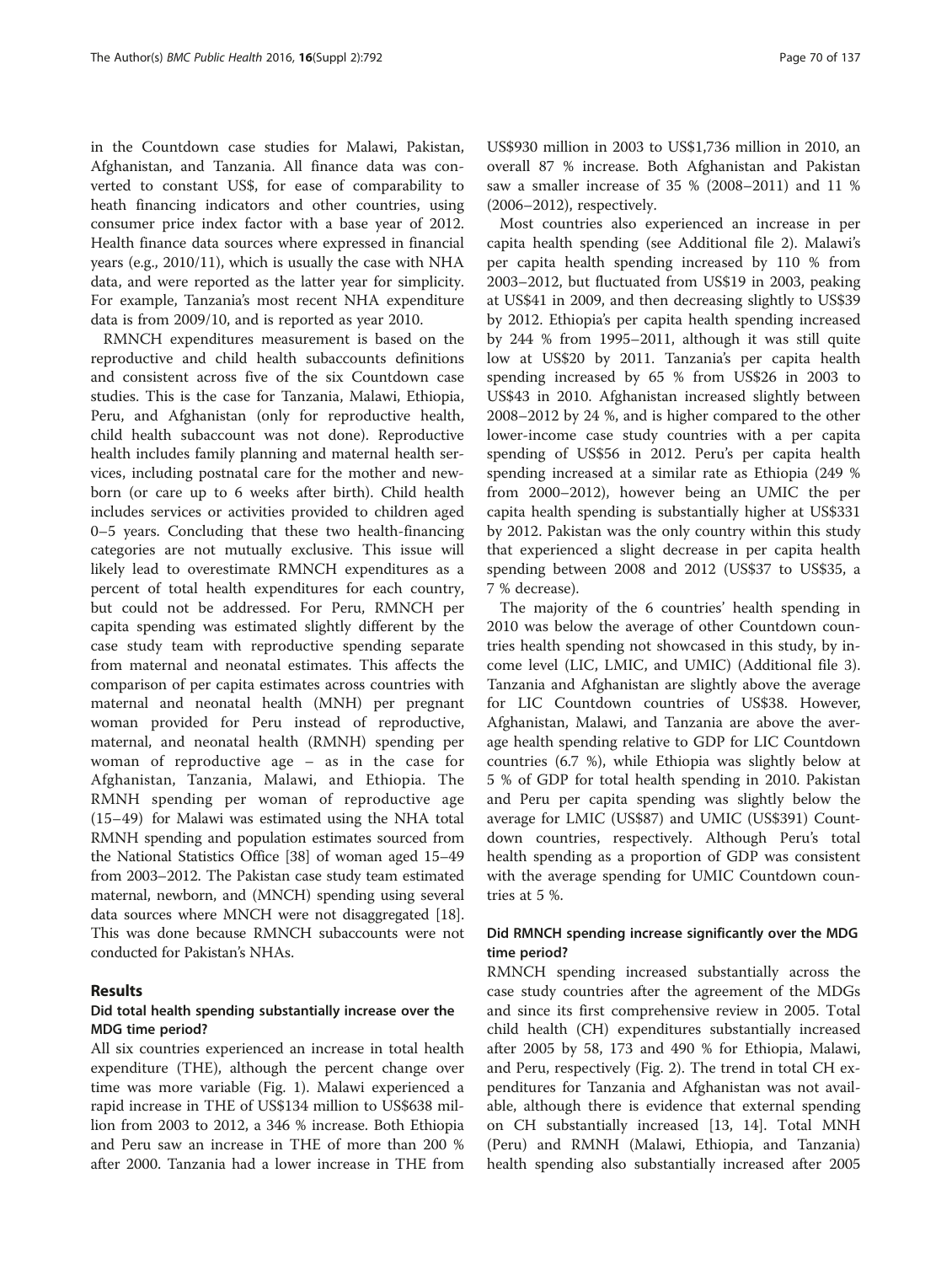<span id="page-4-0"></span>

by 65, 202, 77 and 200 % for Malawi, Ethiopia, Tanzania, and Peru, respectively. In Pakistan, total MNCH expenditures increased by 96 % between 2001 and 2010 [\[18\]](#page-13-0).

All of the countries experienced an increase in health spending per child under 5-years and woman of reproductive age (15–49) or pregnant woman (Fig. [2](#page-5-0)). For Peru, CH expenditures per child under 5 years increased from US\$6 to US\$176 from 2000 to 2013; a more than 20 fold increase [[17](#page-13-0)]. For other countries, the increase in CH per capita expenditures was not as dramatic but still substantial. In Malawi, health spending per child was 3 times higher in 2012 compared to spending levels in 2003 while Ethiopia almost doubled its spending per child between 2005 and 2011. Peru's MNH spending per pregnant woman increased on average almost 50 % annually (or about an annual average increase of US\$42) going from US\$31 in 2000 to US\$574 in 2013. Consistent growth in RMNCH funding in Peru was attributed to empowering sub-national governments to participate in design, implementation, and monitoring of RMNCH interventions through decentralisation; an uptick of successful anti-poverty programs with explicit focus on RMNCH such as JUNTOS (conditional cash programme with utilisation of maternal and CH services as a condition); and the empowerment of civil societies that were instrumental to set the RMNCH agenda and ensure substantial funding to RMNCH activities despite changes in political leadership [\[17](#page-13-0)]. Ethiopia's RMNH spending per woman of reproductive age increased from almost US\$5 in 2005 to just under US\$13 in 2011 – an increase of 182 %, albeit still low in absolute terms. Malawi experienced an overall 24 % increase from 2003 (US\$14) to 2012 (US\$18); a slight decline occurred between 2011– 2012 of 18 % with per woman of reproductive age spending at US\$22 in 2011. In Pakistan per capita MNCH expenditure increased by 67 % between 2001 and 2010 (US\$4 to US\$7, respectively). RMNH spending per woman of reproductive age was not available for Tanzania.

RMNCH spending as a proportion of THE did not always increase over time for Ethiopia, Malawi, and Peru (Fig. [3](#page-6-0)). For Ethiopia, CH spending as a percent of the THE declined from 2005 (19 %) to 2011 (11 %), while RMNH spending as a percent of THE increased slightly during the same time period from 12 to 14 %. RMNH spending as a proportion of THE also increased for Tanzania between 2003–2010 from 14 to 18 %. In Malawi, RMNH spending as a proportion of THE decreased from 19 % in 2003 to only 8 % in 2010, and then increased to 14 % by 2012. Child health expenditures as a percent of THE in Malawi declined from 17 % in 2003 to 14 % in 2011 and then rapidly increased to 18 % by 2012. In Afghanistan, RMNH spending was 16 % of THE in 2011.

Only external RMNCH spending data was available for Pakistan. External expenditures on CH decreased substantially from US\$7.5 million in 2006 to US\$4.6 million in 2012. Maternal health expenditures from external resources was more variable during the MDG timeframe, with US\$2.5 million in 2006 jumping drastically to US\$49.9 million in 2010 and then declining to US\$7.2 million by 2012. This data was pulled from the Pakistan NHA, while official development assistance (ODA) data from the Creditor Reporting System (CRS) by the Organisation for Economic Co-operation and Development (OECD) shows external spending on MNCH to be substantially higher [[18](#page-13-0)].

## What are the key sources of health funding and how do they vary by country?

Key sources of health funding vary across the six countries, and according to their income levels. Ethiopia and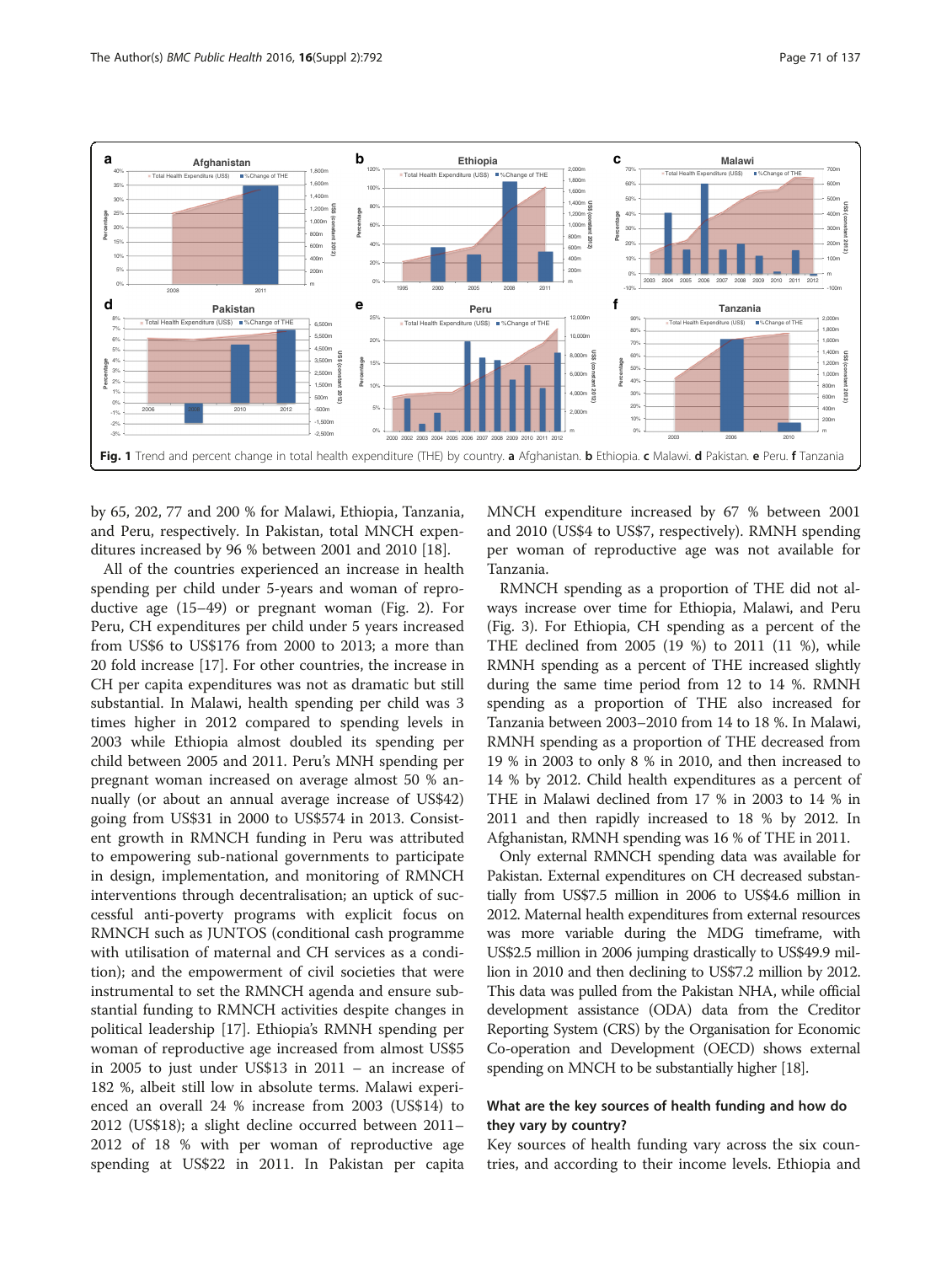<span id="page-5-0"></span>

Malawi heavily rely on external contributions to the health sector compared to the other 2 LICs in this study, accounting for 50 % or more of total health expenditures, with increases in total health spending levels associated with increases in external aid (Fig. [4\)](#page-7-0). This high level of external support may not continue as these countries develop along with competing priorities for resources especially with the new Sustainable Development Goals (SGDs) consisting of 17 goals and numerous targets compared to the 8 MDGs. Afghanistan's health spending relied more on OOP spending, with an average of 74 % of total health spending from 2008–2012 compared to external support at 20 % of THE. For Tanzania, total spending levels increased from both government and external contributions, although a small increase occurred for health expenditures in 2010 when OOP contributions increased.

External aid is less influential on health spending levels among the middle-income countries studied. Household OOP spending on health is the main financing source for the health sector in Pakistan, consisting of 55 % of total health spending by 2012. Government spending levels is also quite high for Pakistan compared to other countries at 37 % in 2012; with an increase in the level of government health spending that corresponds with higher total health spending levels mainly between 2008 and 2012. In the case of Peru, OOP spending for health was 39 %, government health spending was 26 %, and social insurance (consisting of both OOP and government health expenditures) was 33 % of total health spending on average between 2000–2012. External and other private contributions were only 2 % of total health spending during the same time. Little funding from external resources among these middle-income countries is consistent with one criterion of external support toward countries that are typically LICs and thus more resource constraint.

Referring to Fig. [5,](#page-7-0) the source of funding for specific RMNCH expenditures is more mixed and specific patterns of funding sources by country income level are not as evident. Malawi continues to be heavily dependent on external resources (e.g., 73 % of total CH spending came from external donors by 2012), and a rise (or fall) in RMNCH spending depends on the increase (or decrease)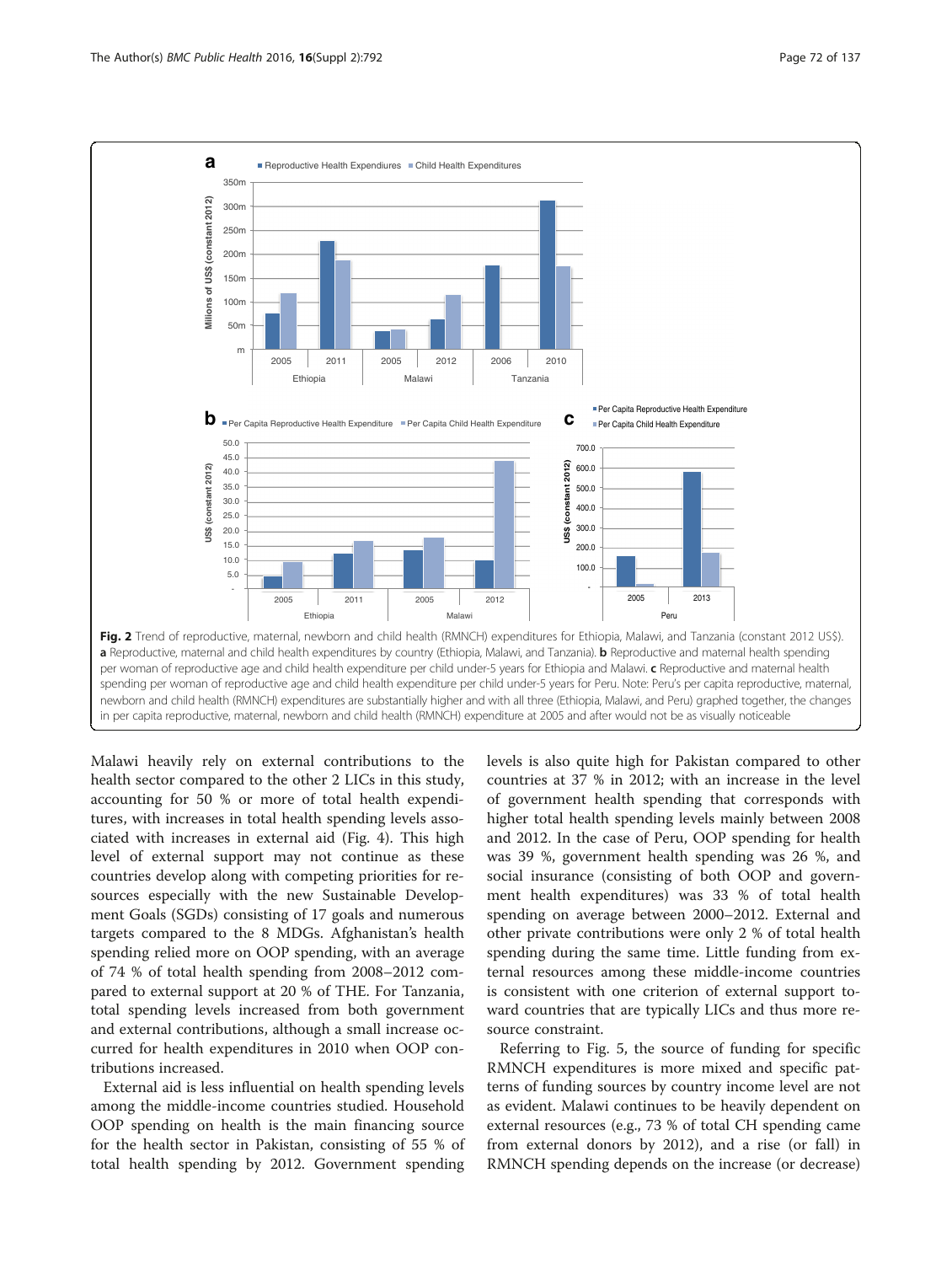<span id="page-6-0"></span>

in external funding for RMNCH. This seems to be the case in Ethiopia for RMNH, although CH spending levels fluctuate more according to OOP health spending levels. Donor support for CH spending in Ethiopia was 27 % and government contributed 25 % of total CH spending, while OOP was 48 % in 2011. Tanzania relies more on OOP spending for RMNCH activities, with 56 % of CH spending coming from OOP and almost 30 % from government sources and only 13 % from external sources. It is important to note that while maternal and child health services are to be free for everyone in both Ethiopia and Tanzania, OOP remains a major funding source for CH expenditures in these two countries. Donor support for CH spending in Ethiopia was 27 % and government contributed 25 % of total CH spending in 2011, while in Tanzania donor support was slightly lower at 13 % and government contributing almost 30 % of total CH spending in 2010.

## What are the differences in allocation shares to RMNCH across countries and how are they related to the different rates of progress toward RMNCH outcomes?

Increase in health and RMNCH financing was accompanied by a reduction in maternal mortality rates (MMR) and under-5 child mortality rates (U5MR), and for some of the case study countries, an achievement of MDG 4. In most cases, an increase in RMNCH spending was accompanied by a reduction in MMR (Malawi and Tanzania) [\[13, 15](#page-13-0)] and U5MR (Ethiopia and Malawi) [[15, 16\]](#page-13-0) during the same timeframe. However other contextual factors, in addition to increased health financing, may have also contributed to a reduction in MMR and U5MR to the necessary levels for MDG progress and achievement.

None of the six case study countries achieved the MDG 5 target, although Afghanistan, Peru, and Ethiopia are very close to achieving this goal as of 2015 with more than 80 % progress towards MDG5a [\[1](#page-12-0)]. Afghanistan has the highest spending per woman of reproductive age (US\$45), among the LIC case study countries (where data was available), while Ethiopia is very low at only US\$12 (Fig. [6](#page-8-0)). Peru has the highest spending per pregnant woman across all countries, US\$574, although this estimate does not include reproductive health spending and therefore also has a different denominator compared to the other countries in this study. Most notable changes of coverage rates for key maternal health interventions in Afghanistan were skilled attendants for antenatal care (16 % in 2003 to 53 % in 2012), skilled birth attendants (14 % in 2003 to 46 % in 2012), and facility births (13 % in 2003 to 39 % in 2012) [[14\]](#page-13-0) – likely key drivers of maternal health spending and maternal health improvements. Likewise, Peru has increased substantially the coverage of maternal health interventions, including the percentage of women with at least 4 antenatal care visits (from 69 % in 2000 to 95 % in 2013) and skilled birth attendance (from 59 % in 2000 to 89 % in 2013), with greater progress achieved in rural areas and in the poorest quintile [\[17](#page-13-0)].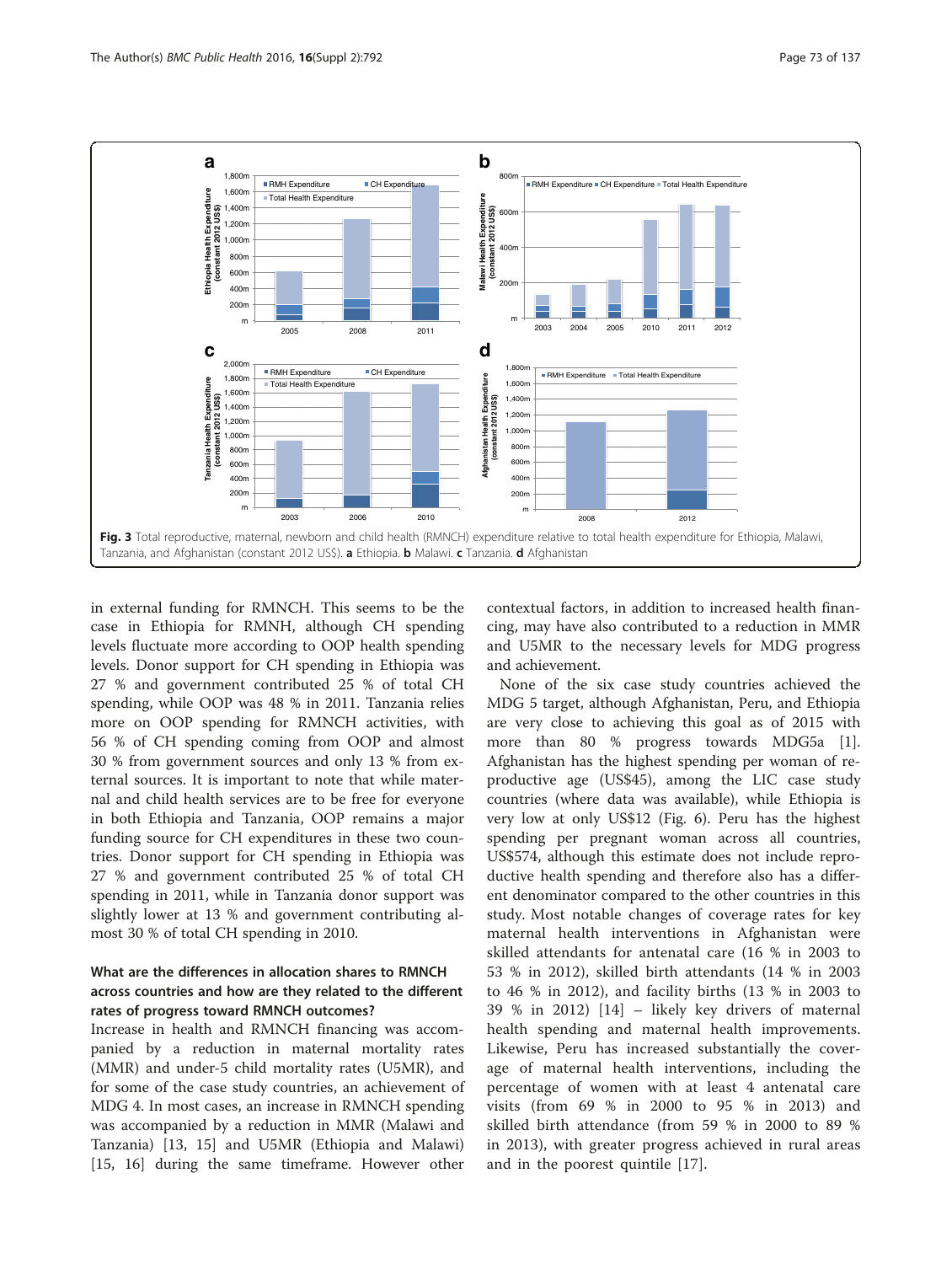<span id="page-7-0"></span>

Sound and stable policy commitments on health investments and economic growth were listed as possible explanations for achieving substantial progress towards MDG 5 in Afghanistan, Ethiopia, and Peru [[1,](#page-12-0) [14, 16](#page-13-0), [17\]](#page-13-0). All three countries' focused efforts on the basic health package consisting largely of maternal and child health services and

substantial deployment of the health work force such as community midwives in Afghanistan and health extension workers in Ethiopia [\[14, 16](#page-13-0)]. In the case for Afghanistan, another explanation is that MMR was very high (1,700 per 100,000 live births in 1990) after years of conflict and no health care system, large improvements were possible with

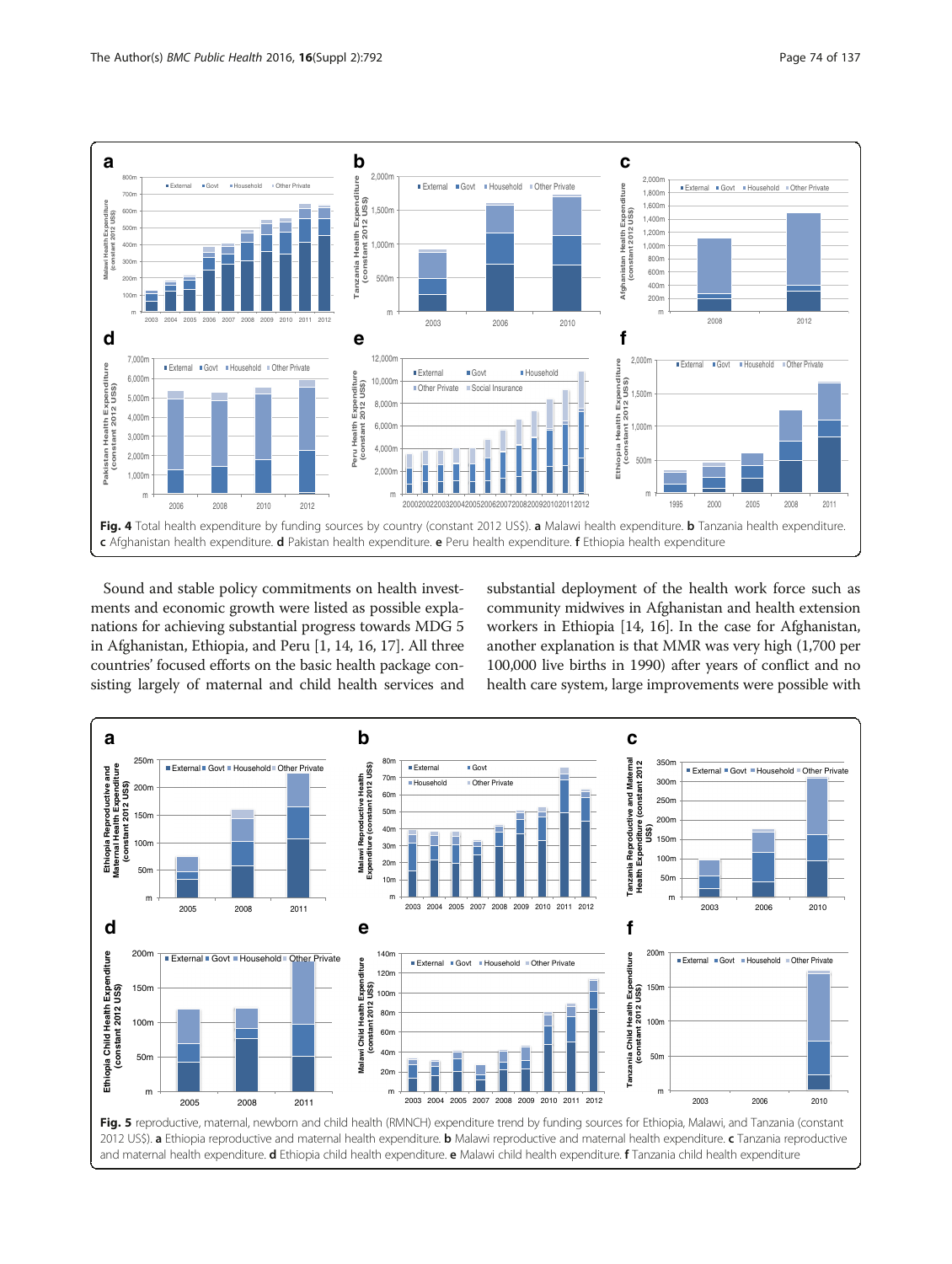<span id="page-8-0"></span>

an increased focus on RMNH and health system structure. On the other hand, in settings where mortality is not as high, it is more challenging (and more expensive) to reduce MMR.

Implementation and health system constraints were noted for countries in this study for not achieving MDG 5 [[1\]](#page-12-0). In the case of Tanzania, irregular implementation of key maternal health interventions or services (e.g., antenatal care and clean birth practices) over the decades slowed progress towards MDG 5 [\[13\]](#page-13-0). In Ethiopia several possible reasons for not achieving MDG 5 include lack of strong referral linkages between health facilities and deep-rooted cultural practices or beliefs that lead to underutilisation of services such as institutional delivery [\[16\]](#page-13-0). In Pakistan an equity analysis revealed prorich utilisation of government health facilities for antenatal care, institution based obstetric deliveries and postnatal care during 2001–2010 [\[39\]](#page-13-0).

Four out of the six countries in this study met MDG 4 – Peru, Malawi, Ethiopia, and Tanzania. The amount of spending per child under 5 years varied greatly (Fig. [7](#page-9-0)). Ethiopia spent the least amount with only US\$16 per child in 2011, while Peru spent the most at US\$176 in 2013. It was found that a decline in child mortality in Ethiopia corresponds with the rapid increase in total health spending due to the implementation of health and health financing programs, policies, and strategies including the Health Extension Program (2004), Health Care and Financing Strategy (2005), and Child Survival Strategy (2005) [\[16](#page-13-0)]. High political commitment to the health sector also led to streamlining a majority of domestic and external resources for health through a harmonisation initiative, which focuses health resources jointly to attain common targets and goals [[1,](#page-12-0) [16](#page-13-0)]. Malawi spent US\$44 per child in 2012, while Tanzania spent US\$23 per child in 2010. In Pakistan, government health facilities were found to be pro-poor for CH services during 2001–2010, yet targets on immunisation coverage remained a big challenge throughout the decade of 2000 [[39\]](#page-13-0). Pakistan did not achieve MDG 4 despite public facilities being pro-poor and an increase in MNCH financial resources.

Other factors, in addition to health spending on CH services, may explain reductions in U5MR and IMR. Increases in GDP per capita have been associated with significantly reducing U5MR and IMR [[40](#page-13-0)]. A number of the Countdown case study countries experienced rapid economic growth during the MDG era (see Additional file [4](#page-12-0)). Since 2003 Ethiopia experienced more than 10 % real annual GDP growth (equating to an annual GDP per capita annual increase of 8 %), one of the fastest growing economies among Sub-Saharan African countries [[16](#page-13-0)]. Tanzania experienced a 7 % annual increase in real GDP (or 4 % annual increase in real GDP per capita) since 2000. The Tanzania case study also found that an increase in gross national income (GNI) per capita was significant, although a weak association, in reducing U5MR [\[13](#page-13-0)]. Additionally, improvements in female literacy has led to a reduction in child mortality [[40, 41](#page-13-0)], and Malawi case study identified that this may have contributed to increased child survival [[15\]](#page-13-0).

## **Discussion**

Dramatic increases in health funding occurred among all countries in this study since 2000, with increased focus on the MDGs. Low-income countries relied substantially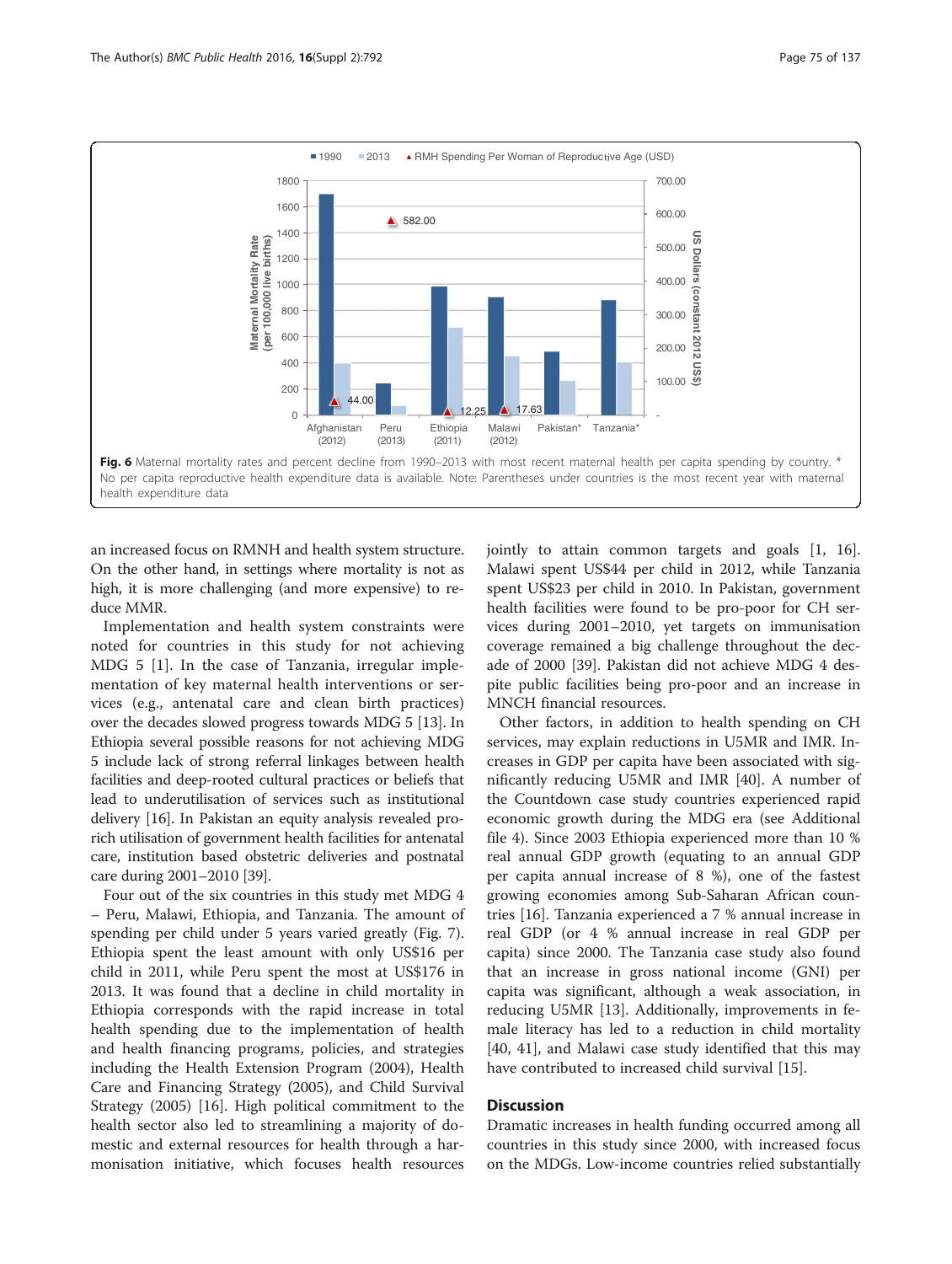<span id="page-9-0"></span>

on external support in order to rapidly increase health spending, something that will need to continue in the near future to achieve the SDGs, but brings concerns of fiscal sustainability. Conclusions on whether this increase in external support has led to a displacement of government health spending as found in previous literature [[42](#page-13-0)–[44](#page-13-0)] could not be concluded on such few observations. The dependency on external resources is much less among the studied middle-income countries, with a majority of the health funding coming from government as well as OOP health spending. Some studies highlight that high OOP health spending is regressive by exposing them to potential catastrophic spending [\[45](#page-13-0)–[47\]](#page-13-0). An 89 cross-country study found that catastrophic health spending and impoverishment remained high where OOP spending on health that was more than 15–20 % of total health spending [[47](#page-13-0)]. Pakistan, Afghanistan, and Peru all have substantially higher OOP spending than this threshold in 2012 of 55, 73 and 37 %, respectively. Exploration into the causes and economic impact of the high OOP spending among the case study countries, especially for Afghanistan, a LIC, is needed.

The High Level Taskforce on Innovative International Financing for Health Systems (HLTF) was set up in 2008 to identify innovative and additional financing to strengthen health systems among 49 of the lowestincome countries. In 2009, the HLTF modelled the per capita resource requirements for providing a basic health service package among LICs. By using the WHO normative costing approach, it was estimated that countries should spend US\$54 per capita (2005 constant) in order to deliver all necessary health services. This translates to US\$86 per capita in 2012 terms for government and donor funding to ensure basic primary health care services within LICs [[48\]](#page-13-0). None of the low-income

countries in this study have reached this estimated level of per capita spending (Fig. [8\)](#page-10-0). Afghanistan, Ethiopia, Malawi, and Tanzania, had a total health per capita spending from government and donors of US\$15 (2012), US\$14 (2011), US\$37 (2012), and US\$27 (2010), respectively; implying a financial gap between US\$49-US\$74 of per capita spending. It is unlikely that these four countries will close this gap in the near future given historical trends of health spending.

RMNCH funding also substantially increased across all studied countries, especially after the first review of the MDG progress in 2005. Contributing factors that led to an increase in RMNCH funding and improvements in RMNCH outcomes are political stability; consistent political commitment to health; rapid economic growth; engagement with community; decentralisation; antipoverty programmes with explicit focus on RMNCH; and, for some LICs, increased external support [[1,](#page-12-0) [13](#page-13-0)– [18\]](#page-13-0). Malawi RMNCH financing is heavily reliant on external support, consisting of 70 % or more of total RMNCH funding in 2012, along with Ethiopia's RMNH funding comprising of 47 % from external support in 2011. High OOP spending for RMNCH activities in Tanzania and CH activities in Ethiopia are of particular concern given that maternal and child health services are to be free for everyone. Possible explanations might be heavy reliance on private pharmacies for drugs and supplies when public health facilities are out of stock, imposing costs on the individual or individuals using private providers for CH services that may be closer to home or perceived better quality of services [\[49](#page-13-0)–[51\]](#page-14-0).

Substantial progress was made toward MDG 4 and 5 among some countries, even with per capita RMNCH spending below \$50. One possible explanation for this finding is that health spending was targeted toward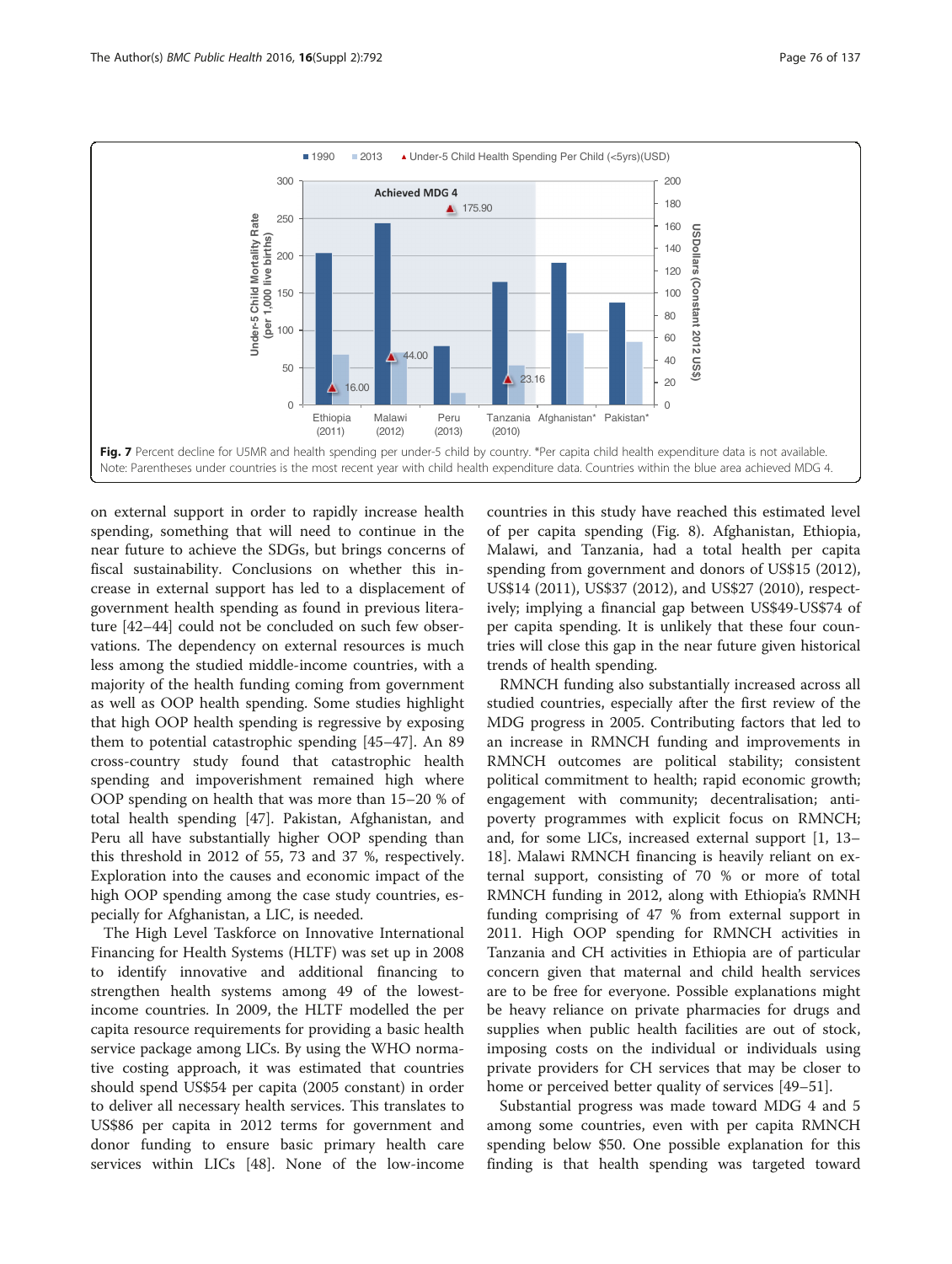<span id="page-10-0"></span>

effective RMNCH interventions. The Lives Saved Tool (LiST) analysis conducted under the Countdown case studies demonstrates that certain interventions were particularly effective in reducing child mortality rates. For example, almost half a million of children's' lives were saved in Ethiopia due to key interventions implemented from 2000–2011; 44 % of which was due to activities that focused on reducing stunting [[16\]](#page-13-0). On other hand, resource inefficiencies may be contributing factors that detracted Pakistan's ability to achieve MDG 4 and 5. Such inefficiencies were found with duplication of program implementation and routine PHC services, along with an overlap of human resource roles between health workers such as the lady health workers, lady health visitors, and community midwives [[18\]](#page-13-0). The possibility that countries with low RMNCH per capita spending were able to achieve MDG 4 or make substantial progress towards MDG 5 by targeting health spending towards more effective RMNCH interventions needs to be tested. Understanding the determinants behind such successful cases could provide a way forward for achievements during the post-MDG era.

While the Countdown case studies were not designed to test causal relations between financing and RMNCH outcomes, the studies show that reductions in MMR, IMR and U5MR were accompanied by an increase in RMNCH financing. Improvements in other distal factors were noted to have potentially contributed to reducing maternal and child mortality rates in the case studies such as rapid economic growth in Ethiopia, Peru, and Tanzania and improvements in female literacy as documented in Malawi for improved child survival. Other studies have shown that public spending leads to a reduction in infant and child mortality, albeit a small one  $[5-9]$  $[5-9]$  $[5-9]$  $[5-9]$ .

Two main limitations of this study are the availability of regularly reported RMNCH expenditure data across the countries and findings presented are not generalisable. Inconsistency in regularly reported RMNCH

expenditure data across countries, along with the defined scope of the case study (Table [2\)](#page-2-0), did not allow for a more uniform methodology to conduct the health finance component of the case studies. Not every case study focused on the achievements, progress (or lack thereof) on both MDGs 4 and 5. Moreover, the time periods of focus for the health financing section of the case studies was dependent on health expenditure data availability. For example, Malawi's period of focus was 2006– 2011; Ethiopia's was 1995–2011, while Pakistan's was 2001–2010. Data sources used were also mixed, although when available most used NHA data. At times, these data were also supplemented by other countryspecific data sources, such as the Household Integrated Economics Surveys for OOP spending estimates for Pakistan and data from the Ministerio de Economía y Finanzas for MNH and CH data for Peru, while others (Pakistan, Peru, and Tanzania) used the OECD-CRS database for external contributions to RMNCH. As a result, the case studies are purely descriptive. Robust econometric analyses to understand the causal relationship between levels and sources of health financing and RMNCH outcomes were not feasible because of inconsistent and limited health and RMNCH expenditure data with a small sample size of only 6 countries. Thus, these findings are not generalisable toward other LICs, LMICs, and UMICs experiences with health financing and RMNCH progress during the MDG era.

While RMNCH expenditure tracking efforts have improved since 2000, such as the inclusion of sub-accounts under the NHA, comprehensive and consistent RMCNH expenditures for many countries is still lacking. Resource tracking tools are used to collect and analyse health expenditure data within countries but many are not institutionalised (conducted on a regular basis), accounting methods for RMNCH expenditures may not be mutually exclusive, or face limitations because of inconsistent or subjective methods used over the years. For example,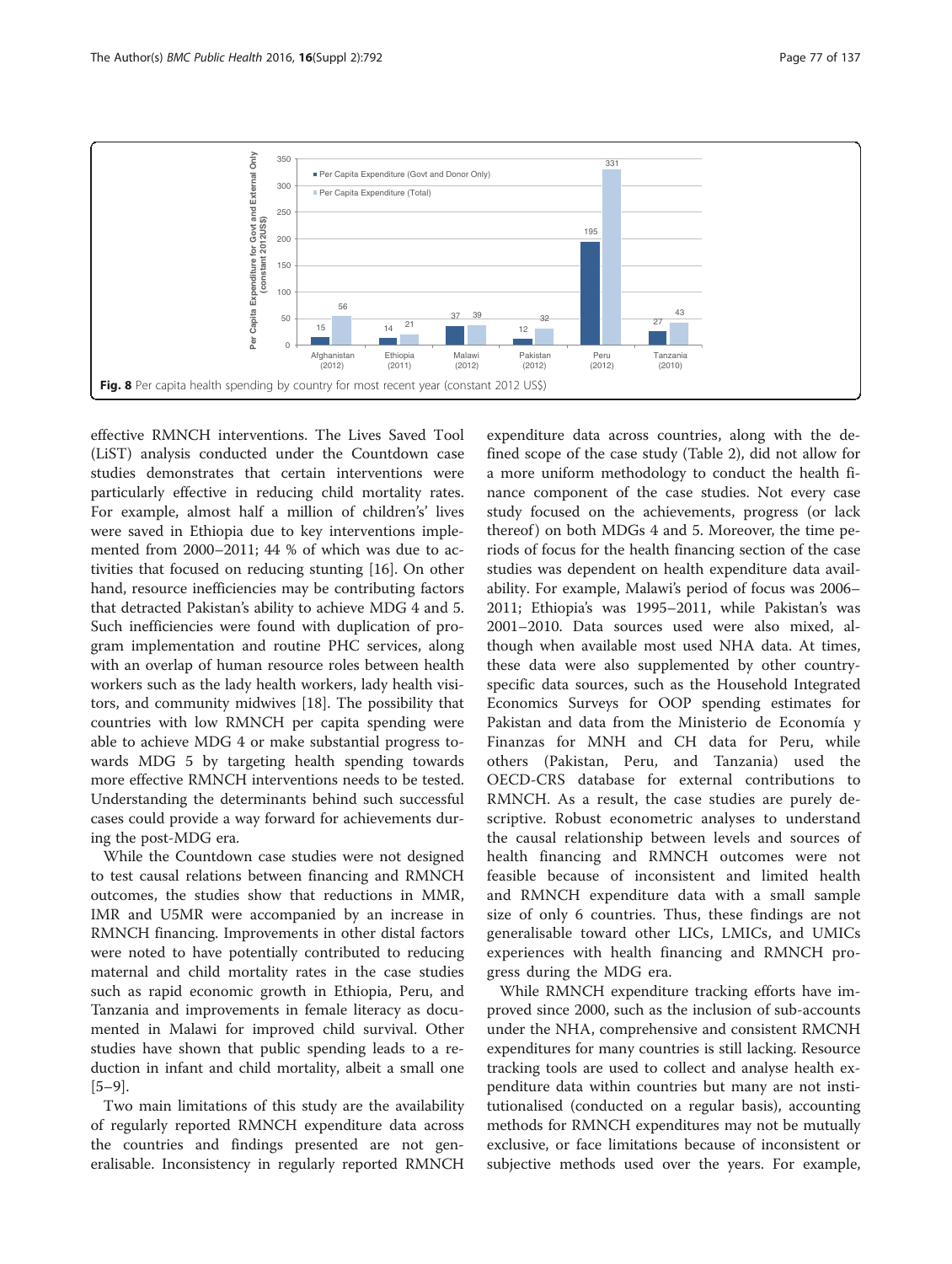the government spending for the reproductive and child health subaccounts for Ethiopia are based on assumptions developed from background materials (such as health service reports) and *expert opinions* [[34, 35\]](#page-13-0). This leaves government estimates of RMNCH expenditure prone to estimation errors due to the use of different accounting assumptions from 1 year to the next. Therefore, identifying time trends in RMNCH expenditures comes with caveats because methods used over time for the NHA subaccounts might be different, as was the case for Ethiopia. Implementation of SHA 2011 may minimise some of these issues by tracking expenditures according to the classification of Global Burden Disease. Furthermore, the OECD-CRS provides specific data around RMNCH expenditures but this only captures donor disbursements for health. This data set does not break out the RMNCH-specific expenditures, which is done by external agencies like Countdown and IHME [[52, 53](#page-14-0)]. The OECD recently added a code specifically for RMNCH funding, but this new indicator still does not disaggregate funding within RMNCH.

Global efforts to collate RMNCH expenditures into one database or report are fragmented. The Commission on Information and Accountability (CoIA) for Women's and Children's Health [[54\]](#page-14-0) began an effort to have all 75 Countdown countries to report their total RMNCH expenditure by financing source by 2015. To date, 27 countries have produced this data but only 8 out of the 27 country data were provided for the 2015 Countdown report [[52\]](#page-14-0). Another source for health financing data is the WHO Global Health Expenditure Database, which attempts to collate all NHA data into one "master" database that is accessible to everyone in an open-sourced platform. A draw back in using this database is that key NHA data from the RMNCH subaccounts is not consistently available for most countries. Child health expenditure data is compiled only for Liberia in 2007 and Malawi from 2003–2005, while RMNH expenditure data is compiled for 17 countries but this data is still very limited in terms of years available in the database versus data available from the NHA reports. The WHO does provide the NHA reports for countries but requires one to manually extract the NHA data from the tables. Institutionalising or standardising reporting systems on RMNCH interventions and resource use, along with improving the information collected and provided into an accessible database, is important to monitor programs and understand health progress at the country level, and globally.

#### Conclusions

Through the lens of six country case studies, key lessons are learned on trends in RMNCH financing,

contributing factors to increase resources and progress towards MDGs, and gaps in information to assess the magnitude to which health financing has on health outcomes (Table 3). In the countries studied, the MDG agenda encouraged the global community and country governments to mobilise more resources for health and specifically for RMNCH. Although per capita spending on health and RMNCH in some countries are still quite low, significant progress was made toward the RMNCH MDG targets, and achievement of MDG 4 among some countries.

Other distal factors, in addition to health financing, also most likely contributed to the success of achieving some of the MDGs across countries. As in the case of Tanzania an increase in GNI per capita was significantly associated in reducing U5MR [[13\]](#page-13-0). Unpacking the positive influence of other factors, such as macroeconomic changes and improvements to other sectors, may have on health outcomes is complicated and beyond the scope of this paper.

RMNCH continues to be a priority with the newly created and agreed upon SDGs. However, the behaviour and patterns of global and domestic funding for the future is unknown. Continued focus on financing initiatives that lead to improved health outcomes is needed in order to ensure the continued success that was made during the MDG era. This begins with improvements to

#### Table 3 Key messages

#### Key messages

1. Total health spending increased across the six Countdown country case studies (Afghanistan, Ethiopia, Malawi, Pakistan, Peru, and Tanzania) since 2000, where the MDG agenda encouraged countries to invest more resources in health. Malawi, Ethiopia, and Peru had the most notable increase in health spending of more than 200 % after 2000.

2. Reproductive, maternal, neonatal, and child health (RMNCH) spending substantially increased during the MDG timeframe. Since 2005, total CH expenditures increased (in constant 2012 US\$) for Ethiopia, Malawi, and Peru by 58, 173 and 490 %, respectively. Total MNH (Peru) and RMNH (Malawi, Ethiopia, and Tanzania) health spending also increased substantially during after 2005 by 65, 202, 77 and 200 % for Malawi, Ethiopia, Tanzania, and Peru, respectively. In Pakistan, total MNCH expenditures increased by 96 % between 2001 and 2010.

3. No country achieved MDG 5, however Afghanistan, Ethiopia, and Peru have made considerable progress with more than 80 % of the target achieved, and variable rates of per woman of reproductive age spending of US\$44, US\$12, and US\$582, respectively. Ethiopia, Tanzania, and Malawi met MDG 4 with US\$16 (2011), US\$23 (2010), and US\$44 (2012) health spending per child under 5 years, respectively.

4. Common themes of contributing factors that led to an increase in RMNCH funding, and thus improvements to RMNCH outcomes, are political stability; consistent political commitment to health; rapid economic growth; community engagement; decentralisation; anti-poverty programmes with explicit focus on RMNCH; and for some low-income countries, increased external support.

5. Enhancing RMNCH resource-tracking systems will make it easier to assess where countries invest resources and identify steps toward outcome improvements.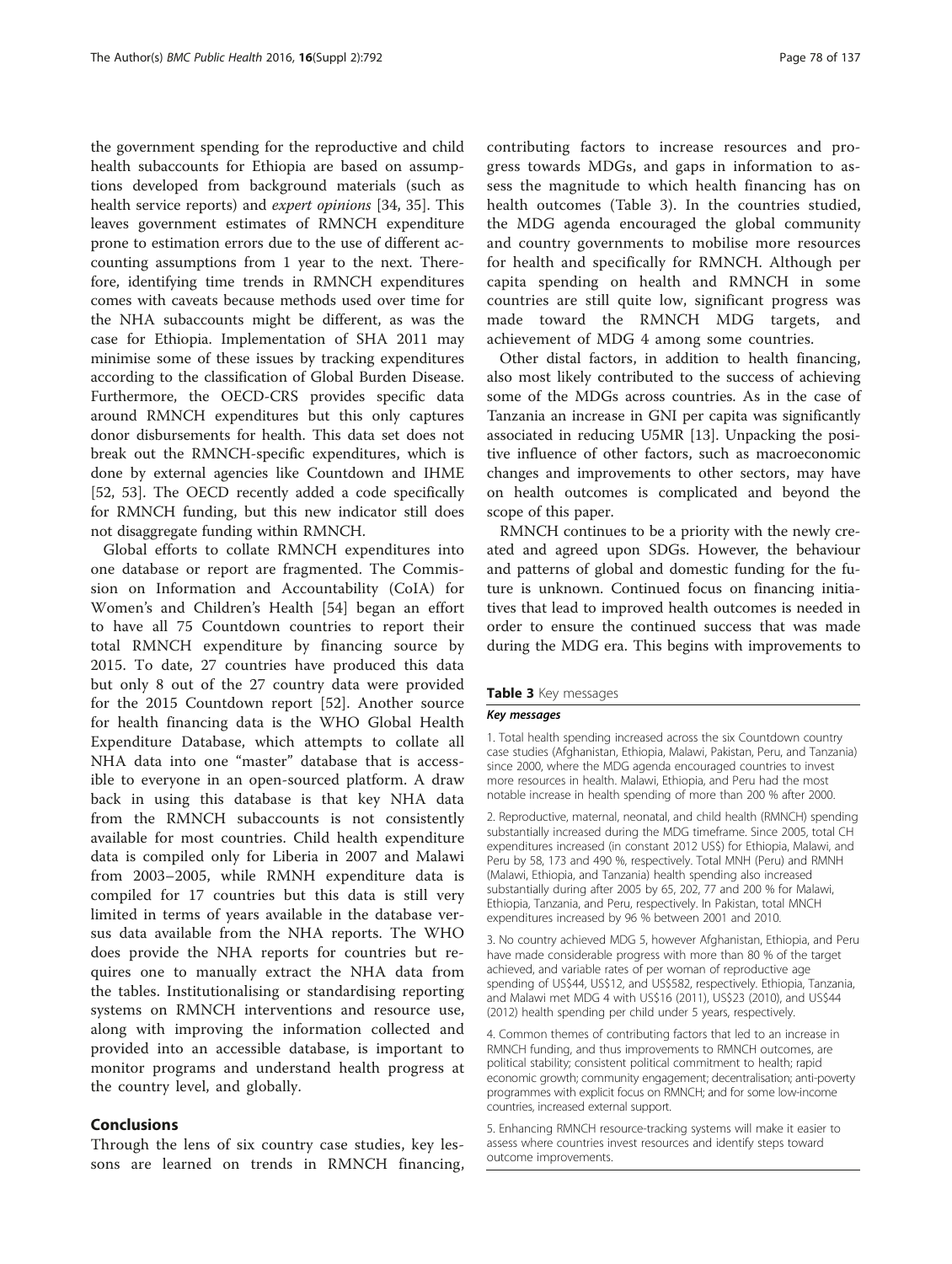<span id="page-12-0"></span>track RMNCH expenditures across countries. We look to organisations that are attempting to improve resourcetracking deficits such as the WHO with the push to implement the revised System Health Accounts (SHA2011) and the analytical work associated with World Bank's new Global Financing Facility, a key-financing platform of the United Nations Secretary-General's Every Woman Every Child initiative [[55](#page-14-0), [56\]](#page-14-0). These efforts involve better reporting, collecting, deriving and using data (e.g. lack of spending does not necessarily mean no intervention, but maybe intervention under another classification or category). Outcomes from these current efforts remain to be seen.

This paper raises important research questions for future analysis around RMNCH financing in terms of spending structure and impact on outcomes. Have countries with low RMNCH per capita spending achieved MDG 4 and 5 by focusing health spending on more effective RMNCH interventions? Is potential domestic RMNCH funding being displaced by the increase in external support? Does health financing directly lead to improved RMNCH outcomes? What are the effects of other sectoral spending (education, agriculture, infrastructure, etc.) on RMNCH outcomes?

## Additional files

[Additional file 1:](dx.doi.org/10.1186/s12889-016-3403-4) Health Financing Analysis for Countdown Case Studies: A Guide. (PDF 1459 kb)

[Additional file 2:](dx.doi.org/10.1186/s12889-016-3403-4) Country specific health spending data tables. (DOCX 44 kb)

[Additional file 3:](dx.doi.org/10.1186/s12889-016-3403-4) Health spending data for all Countdown countries by income status in 2010. (DOCX 219 kb)

[Additional file 4:](dx.doi.org/10.1186/s12889-016-3403-4) GDP per capita trend data by country. (DOCX 707 kb)

#### Abbreviations

CH, Child health; Countdown, Countdown to 2015; CRS, Creditor Reporting System; GDP, Gross domestic product; GNI, Gross national income; HLTF, High Level Taskforce on Innovative International Financing for Health Systems; IMR, Infant mortality rate; LIC, Low income country; LMIC, lower-middle income country; MDG, Millennium Development Goal; MMR, Maternal mortality rate; MNCH, Maternal, newborn, and child health; NHA, National health accounts; OECD, Organisation for Economic Co-operation and Development; OOP, Outof-pocket; RMNCH, Reproductive, maternal, newborn, and child health; RMNH, Reproductive, maternal, and neonatal health; SDG, Sustainable development goal; THE, Total health expenditure; U5MR, Under-5 child mortality rate; UMIC, Upper-middle income country; WHO, World Health Organisation.

#### Acknowledgements

We would like to thank the Countdown to 2015 country case study team members for providing valuable feedback, and Helen Owen for assistance with figures and coordinating all stages of the review process.

#### **Declarations**

All costs for the writing and publication of this paper were provided through a sub-grant from the U.S. Fund for UNICEF under the Countdown to 2015 for Maternal, Newborn and Child Survival grant from the Bill & Melinda Gates Foundation, and from the Government of Canada, Foreign Affairs, Trade and Development.

This article has been published as part of BMC Public Health Volume 16 Supplement 2, 2016: Countdown to 2015 country case studies: analysing progress towards maternal and child survival in the Millennium

Development Goal era. The full contents of the supplement are available online at [http://bmcpublichealth.biomedcentral.com/articles/supplements/](http://bmcpublichealth.biomedcentral.com/articles/supplements/volume-16-supplement-2) [volume-16-supplement-2.](http://bmcpublichealth.biomedcentral.com/articles/supplements/volume-16-supplement-2)

## Members of the Countdown to 2015 Health Finance Working Group

Peter Berman: pberman@hsph.harvard.edu, Josephine Borghi: Josephine.Borghi@lshtm.ac.uk, Ravi Rannan-Eliya: ravi@ihp.lk, Lara Brearley: larabrearley@hotmail.com, Howard Friedman: friedman@unfpa.org, Nirmala Ravishankar: nravishankar@gmail.com, Rafael Cortes: cortez@worldbank.org, Gemini Mtei: gmtei@ihi.or.tz

#### Availability of data and materials

The datasets supporting the conclusions of this article are included within the article (Additional file 2), available in the six country case study papers ([http://www.countdown2015mnch.org/countdown-at-the-country-level/in](http://www.countdown2015mnch.org/countdown-at-the-country-level/in-depth-country-case-studies)[depth-country-case-studies\),](http://www.countdown2015mnch.org/countdown-at-the-country-level/in-depth-country-case-studies) and available in the World Bank DataBank for World Development Indicators [\(http://databank.worldbank.org/data/](http://databank.worldbank.org/data/reports.aspx?source=world-development-indicators) [reports.aspx?source=world-development-indicators](http://databank.worldbank.org/data/reports.aspx?source=world-development-indicators)).

#### Authors' contributions

CM was responsible for the conception, analysis and writing process with oversight from CN and PB. All named authors contributed to the text and approved the final manuscript.

#### Competing interests

The authors declare that they have no competing interests. The authors alone are responsible for the views expressed in this article and they do not necessarily represent the views of the organisations listed.

#### Consent for publication

Not applicable.

#### Ethics approval and consent to participate

Not applicable.

#### Author details

<sup>1</sup>Global Health and Population Department, Harvard T.H. Chan School of Public Health, Boston, MA 02115, USA. <sup>2</sup>Centre for Global Child Health, The Hospital for Sick Children, Toronto M5G 1X8, Canada. <sup>3</sup>Centre of Excellence in Women and Child Health, Aga Khan University, Karachi 74800, Pakistan. 4 Centre for Global Child Health, The Hospital for Sick Children, 686 Bay Street, Toronto, Ontario M5G 0A4, Canada. <sup>5</sup>Dalla Lana School of Public Health, University of Toronto, Toronto, Canada. <sup>6</sup> London School of Hygiene & Tropical Medicine, London WC1E 7HT, UK. <sup>7</sup>Institute for Global Health, University College London, London WC1N 1EH, UK. <sup>8</sup>Netherlands Interdisciplinary Demographic Institute (NIDI), The Hague NL-2511 CV, The Netherlands. <sup>9</sup> Centro de Investigación para el Desarrollo Integral y Sostenible and School of Medicine, Universidad Peruana Cayetano Heredia, Lima, Peru. <sup>10</sup>School of Medicine, Universidad Nacional Mayor de San Marcos, Lima, Peru. <sup>11</sup>Instituto Nacional de Salud del Niño, Lima, Peru. <sup>12</sup>Economics Department, University of Malawi, Zomba, Malawi. 13Ethiopian Public Health Institute, Health System Research, Addis Ababa, Ethiopia.

#### Published: 12 September 2016

#### References

- Moucheraud C, Owen H, Singh N, Ng C, Requejo J, Lawn J, Berman P: Countdown to 2015 country case studies: what have we learned about processes and progress towards MDGs 4 and 5? BMC Public Health 2016. doi[:10.1186/s12889-016-3401-6](http://dx.doi.org/10.1186/s12889-016-3401-6)
- 2. The World Bank: World DataBank. World Development Indicators, Macroeconomic data on Afghanistan, Ethiopia, Malawi, Peru, Pakistan, and Tanzania. In. http://databank.worldbank.org/data/reports.aspx?source=worlddevelopment-indicators. (Accessed April 2015).
- 3. United Nations: The Millennium Development Goals Report 2005. In. [http://](http://unstats.un.org/unsd/mi/pdf/mdg%20book.pdf) [unstats.un.org/unsd/mi/pdf/mdg%20book.pdf](http://unstats.un.org/unsd/mi/pdf/mdg%20book.pdf) (Accessed Apr 2015).
- 4. International Institute for Sustainable Development (IISD): MDG Summit Bulletin, A report of the High-level Plenary Meeting of the 65th Session of the UN General Assembly on the Millennium Development Goals (MDGs). Final Issue 2010, 153(9). In. [http://www.iisd.ca/download/pdf/sd/](http://www.iisd.ca/download/pdf/sd/ymbvol153num9e.pdf) [ymbvol153num9e.pdf](http://www.iisd.ca/download/pdf/sd/ymbvol153num9e.pdf). (Accessed Dec 2015).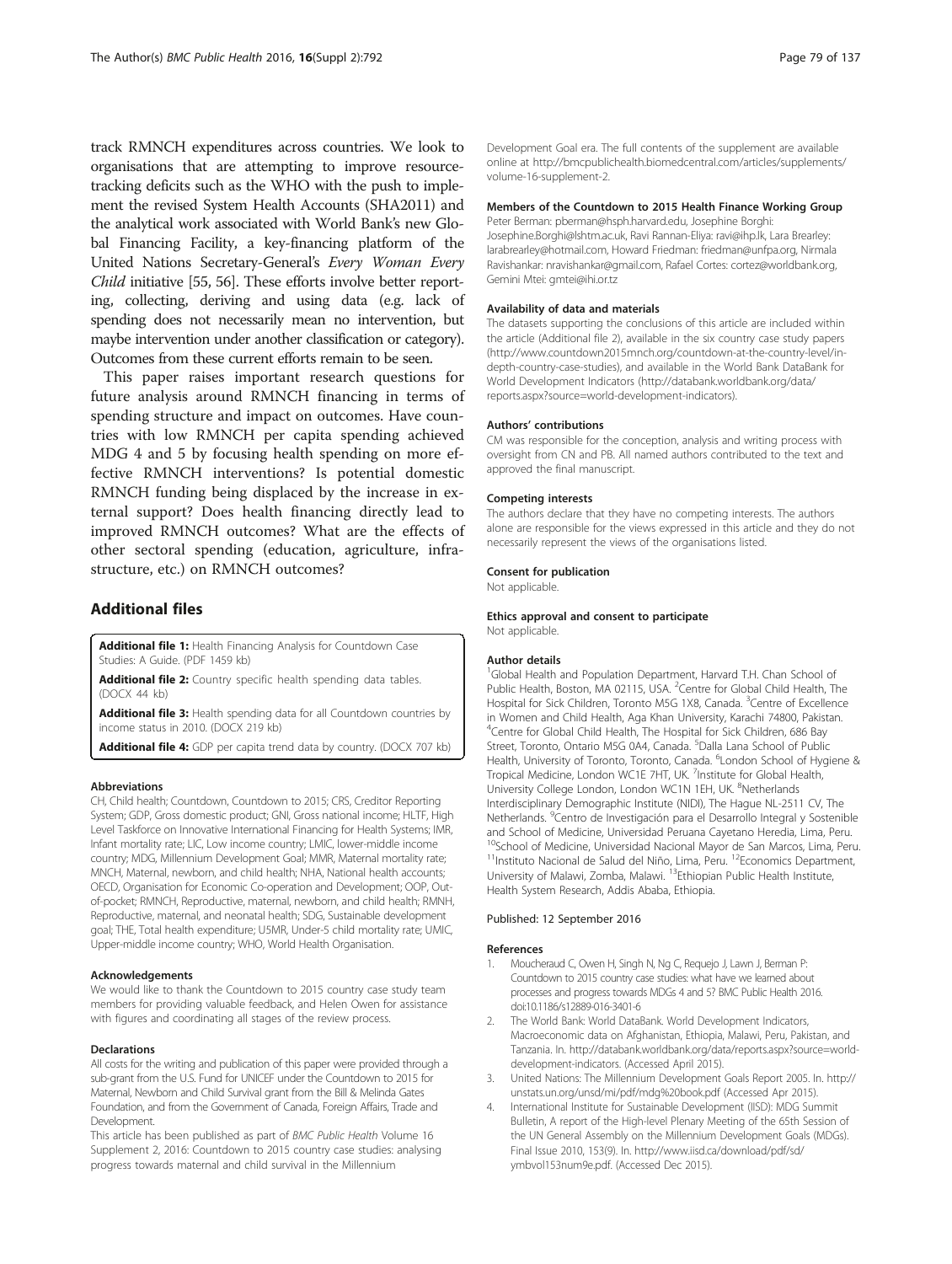- <span id="page-13-0"></span>5. Rajkumar AS, Swaroop V. Public spending and outcomes: Does governance matter? J Dev Econ. 2008;86(1):96–111. doi:[10.1016/j.jdeveco.2007.08.003.](http://dx.doi.org/10.1016/j.jdeveco.2007.08.003)
- 6. Bidani B, Ravallion M. Decomposing social indicators using distributional data. J Econ. 1997;77:125–39. doi[:10.1016/S0304-4076\(95\)01809-3](http://dx.doi.org/10.1016/S0304-4076(95)01809-3).
- 7. Anand S, Ravallion M. Human Development in Poor Countries: On the Role of Private Incomes and Public Services. J Econ Perspect. 1993;7(1):133–50. doi[:10.1257/jep.7.1.133](http://dx.doi.org/10.1257/jep.7.1.133).
- 8. Gupta S, Verhoeven M, Tiongson T: Does higher government spending buy better results in education and health care? Working Paper of the International Monetary Fund 1999, WP99/21. In. [https://www.imf.org/](https://www.imf.org/external/pubs/ft/wp/1999/wp9921.pdf) [external/pubs/ft/wp/1999/wp9921.pdf.](https://www.imf.org/external/pubs/ft/wp/1999/wp9921.pdf) (Accessed May 2015).
- 9. Filmer D, Pritchett L. The impact of public spending on health: does money matter? Soc Sci Med. 1999;49(10):1309–23. doi:[10.1016/S0277-](http://dx.doi.org/10.1016/S0277-9536(99)00150-1) [9536\(99\)00150-1](http://dx.doi.org/10.1016/S0277-9536(99)00150-1).
- 10. Caldwell JC. Cultural and Social Factors Influencing Mortality Levels in Developing Countries. Ann Am Acad. 1990;510:44–59. doi:[10.1177/](http://dx.doi.org/10.1177/0002716290510001004) [0002716290510001004.](http://dx.doi.org/10.1177/0002716290510001004)
- 11. Basu AM, Stephenson R. Low Levels of Maternal Education and the Proximate Determinants of Childhood Mortality: A Little Learning Is Not a Dangerous Thing. Soc Sci Med. 2005;60(9):2011–23. doi[:10.1016/j.socscimed.](http://dx.doi.org/10.1016/j.socscimed.2004.08.057) [2004.08.057.](http://dx.doi.org/10.1016/j.socscimed.2004.08.057)
- 12. Powell-Jackson T, Mills A. A review of health resource tracking in developing countries. Health Policy Plan. 2007;22:353–62. doi[:10.1093/](http://dx.doi.org/10.1093/heapol/czm024) [heapol/czm024.](http://dx.doi.org/10.1093/heapol/czm024)
- 13. Afnan-Holmes H, Magoma M, John T, et al. Tanzania's Countdown to 2015: an analysis of two decades of progress and gaps for reproductive, maternal, newborn, and child health, to inform priorities for post-2015. Lancet Global Health. 2015;3(7):396–409. doi:[10.1016/S2214-109X\(15\)00059-5.](http://dx.doi.org/10.1016/S2214-109X(15)00059-5)
- 14. Akseer N, Salehi A, Hossain SM, Mashal MT, Rasooly MH, Bhatti Z, Rizvi A, Bhutta ZA. Achieving maternal and child health gains in Afghanistan: a case study in resilience. Lancet Global Health. 2016;4(6):395–413. doi:[10.1016/](http://dx.doi.org/10.1016/S2214-109X(16)30002-X) [S2214-109X\(16\)30002-X](http://dx.doi.org/10.1016/S2214-109X(16)30002-X).
- 15. Kanyuka M, Ndawala J, Mleme T, Chisesa L, Makwemba M, et al. Malawi and Millennium Development Goal 4: a Countdown to 2015 country case study. Lancet Global Health. 2016;4(3):201–14. doi:[10.1016/S2214-109X\(15\)00294-6.](http://dx.doi.org/10.1016/S2214-109X(15)00294-6)
- 16. Nd: Countdown to 2015: Ethiopia's Progress Towards Reduction in Child Mortality, Country Case Study 2014. (draft)
- 17. Huicho L, Segura ER, Huayanay-Espinoza CA, Niño de Guzman J, Restrepo-Méndez MC, Tam Y, Barros AJD, Victora CG, the Peru Countdown Country Case Study Working Group\*. Child health and nutrition in Peru within an antipoverty political agenda: a Countdown to 2015 country case study. Lancet Global Health. 2016;4(6):414–26. doi: [10.1016/S2214-109X\(16\)00085-1.](http://dx.doi.org/10.1016/S2214-109X(16)00085-1)
- 18. Malik MA, Sattar A, Rizvi A, Bhatti ZA, Bhutta ZA: Expenditure tracking and financing review of maternal, neonatal and child health policy in Pakistan. 2015. (draft)
- 19. The World Bank: World DataBank. World Development Indicators, Health financing data on 69 of the Countdown countries. In. [http://databank.](http://databank.worldbank.org/data/reports.aspx?source=world-development-indicators) [worldbank.org/data/reports.aspx?source=world-development-indicators.](http://databank.worldbank.org/data/reports.aspx?source=world-development-indicators) (Accessed Sept 2015).
- 20. WHO, UNICEF, UNFPA, and the World Bank: Trends in Maternal Mortality: 1990 to 2008. World Health Organization 2010. In. [http://www.unfpa.org/sites/](http://www.unfpa.org/sites/default/files/pub-pdf/trends_matmortality90-08.pdf) [default/files/pub-pdf/trends\\_matmortality90-08.pdf](http://www.unfpa.org/sites/default/files/pub-pdf/trends_matmortality90-08.pdf). (Accessed June 2015).
- 21. UNICEF: At a glance: Peru, Malawi, Pakistan, and Tanzania. Statistics. 2013. In. <http://www.unicef.org/infobycountry/> (Accessed June 2015).
- 22. UNICEF: Committing to Child Survival: A Promise Renewed Progress Report 2013. United Nations Children's Fund (UNICEF) 2013, In. [http://www.unicef.](http://www.unicef.org/lac/Committing_to_Child_Survival_APR_9_Sept_2013.pdf) [org/lac/Committing\\_to\\_Child\\_Survival\\_APR\\_9\\_Sept\\_2013.pdf](http://www.unicef.org/lac/Committing_to_Child_Survival_APR_9_Sept_2013.pdf). (Accessed June 2015).
- 23. Afghanistan Ministry of Public Health: National Health Accounts Afghanistan 2008–2009: Preliminary Findings. Islamic Republic of Afghanistan 2011.
- 24. Afghanistan Ministry of Public Health: National Health Accounts with Subaccounts for Reproductive Health 2011–2012. Islamic Republic of Afghanistan 2013.
- 25. Ministry of Health: Malawi National Health Accounts (NHA) 2002–2004 with Subaccounts for HIV and AIDS, Reproductive and Child Health. Ministry of Health, Department of Planning and Policy Development 2007.
- 26. Ministry of Health: Malawi National Heath Accounts with subaccounts for HIV/AIDS, Malaria, Reproductive Health, and Child Health for Financial Years 2009/10, 2010/11, and 2011/12. Ministry of Health, Department of Planning and Policy Development 2014.
- 27. Federal Bureau of Statistics: National Health Accounts Pakistan 2005–06. Government of Pakistan Statistics Division 2009.
- 28. Federal Bureau of Statistics: National Health Accounts Pakistan 2007–08. Government of Pakistan Statistics Division 2012.
- 29. Federal Bureau of Statistics: National Health Accounts Pakistan 2009–10. Government of Pakistan Statistics Division 2013.
- 30. Federal Bureau of Statistics: National Health Accounts Pakistan 2011–12. Government of Pakistan Statistics Division 2014.
- 31. FMOH: Ethiopia National Health Accounts, 1995/1996. Federal Ministry of Health 1996.
- 32. FMOH: Ethiopia's Second National Health Accounts Report. Health Care Financing Secretariat 2003.
- 33. FMOH: Ethiopia's Third National Health Accounts, 2004/2005. Health Care Financing Team of Policy, Planning and Finance General Directorate, Federal Ministry of Health 2006.
- 34. FMOH: Ethiopia's Fourth National Health Accounts, 2007/2008. Health Care Financing Team of Policy, Planning and Finance General Directorate, Federal Ministry of Health 2010.
- 35. FMOH: Ethiopia's Fifth National Health Accounts, 2010/2011. Health Care Financing Team of Policy, Planning and Finance General Directorate, Federal Ministry of Health 2014.
- 36. Department of Policy and Planning, Ministry of Health and Social Welfare, United Republic of Tanzania: Tanzania National Health Accounts Year 2010 with Sub-Accounts for HIV and AIDS, Malaria, Reproductive, and Child Health. 2012.
- 37. Ministerio de Salud: Cuentas nacionales de salud, Perú 1995 2012. Dirección General de Planeamiento y Presupuesto, Unidad Funcional de Estudios Económicos en Salud, Ministerio de Salud 2015.
- 38. National Statistics Office: Malawi Table 3.0: Population by age and sex. 2003– 2012. 2010. In. [http://www.nsomalawi.mw/publications/136-malawi-table30](http://www.nsomalawi.mw/publications/136-malawi-table30-population-by-age-and-sex.html) [population-by-age-and-sex.html](http://www.nsomalawi.mw/publications/136-malawi-table30-population-by-age-and-sex.html). (Accessed May 2016).
- 39. Malik MA: Equity in access to reproductive, maternal, neonatal and child health services in Pakistan. 2016. (draft)
- 40. Cornia GA, Rosignoli S, Tiberti L: Globalization and Health Impact Pathways and Recent Evidence. UNU World Institute for Development Economics Research 2008, Research Paper No. 2008/74
- 41. Gakidou E, Cowling K, Lozano R, Murray CJL. Increased educational attainment and its effect on child mortality in 175 countries between 1970 and 2009: a systematic analysis. Lancet (London, England). 2010;376(9745): 959–74. doi:[10.1016/S0140-6736\(10\)61257-3.](http://dx.doi.org/10.1016/S0140-6736(10)61257-3)
- 42. Dieleman J, Hanlon M. Measuring the Displacement and Replacement of Government Health Expenditure. Health Econ. 2014;23:129–40. doi:[10.](http://dx.doi.org/10.1002/hec.3016) [1002/hec.3016](http://dx.doi.org/10.1002/hec.3016).
- 43. Lu C, Schneider M, Gubbins P, Leach-Kemon K, Jamison D, Murray C. Public financing of health in developing countries: a cross-national systematic analysis. Lancet. 2010;375:1375–87. doi:[10.1016/S0140-6736\(10\)60233-4](http://dx.doi.org/10.1016/S0140-6736(10)60233-4).
- 44. Farag M, Nandakumar AK, Wallack S, Gaumer G, Hodgkin D. Does Funding from Donors Displace Government Spending for Health in Developing Countries? Health Aff. 2009;28(4):1045–55.
- 45. Ruger JP, Kim HJ. Out-of-Pocket Health care spending by the Poor and Chronically Ill in the Republic of Korea. Am J Public Health. 2007;97(5):804– 11. doi[:10.1377/hlthaff.28.4.1045.](http://dx.doi.org/10.1377/hlthaff.28.4.1045)
- 46. Van Minh H, Thi Kim Phuong N, Saksena P, James CD, Xu K. Financial burden of household out-of pocket health expenditure in Viet Nam: Findings from the National Living Standard Survey 2002–2010. Soc Sci Med. 2013;96:258–63. doi:[10.1016/j.socscimed.2012.11.028.](http://dx.doi.org/10.1016/j.socscimed.2012.11.028)
- 47. Xu K, Saksena P, Jowett M, Indikadahena C, Kutzin J, Evans D: 2010. Exploring the thresholds of health expenditure for protection against financial risk. World Health Report 2010, Background Paper, 19. In. [http://www.who.int/healthsystems/](http://www.who.int/healthsystems/topics/financing/healthreport/19THE-thresv2.pdf) [topics/financing/healthreport/19THE-thresv2.pdf.](http://www.who.int/healthsystems/topics/financing/healthreport/19THE-thresv2.pdf) (Accessed May 2015).
- 48. Mcintyre D, Meheus F: (2014). Fiscal Space for Domestic Funding of Health and Other Social Services. Royal Institute of International Affairs 2014, Centre on Global Health Security Working Group Papers, Paper 5. In. [https://www.chathamhouse.](https://www.chathamhouse.org/sites/files/chathamhouse/home/chatham/public_html/sites/default/files/20140300DomesticFundingHealthMcIntyreMeheus.pdf) [org/sites/files/chathamhouse/home/chatham/public\\_html/sites/default/files/](https://www.chathamhouse.org/sites/files/chathamhouse/home/chatham/public_html/sites/default/files/20140300DomesticFundingHealthMcIntyreMeheus.pdf) [20140300DomesticFundingHealthMcIntyreMeheus.pdf.](https://www.chathamhouse.org/sites/files/chathamhouse/home/chatham/public_html/sites/default/files/20140300DomesticFundingHealthMcIntyreMeheus.pdf) (Accessed Apr 2015).
- 49. Macha J, Harris B, Garshong B, Ataguba JE, Akazili J, Kuwawenaruwa A, Borghi J. Factors influencing the burden of health care financing and the distribution of health care benefits in Ghana, Tanzania and South Africa. Health Policy and Planning. 2012;27 suppl 1:i46–54. doi[:10.1093/heapol/czs024](http://dx.doi.org/10.1093/heapol/czs024).
- 50. Polsa P, Spens K, Soneye A, Antai I. Comparing the perceived quality of private and public health services in Nigeria. J ManagPolicy Pract. 2011; 12(7):18–26.